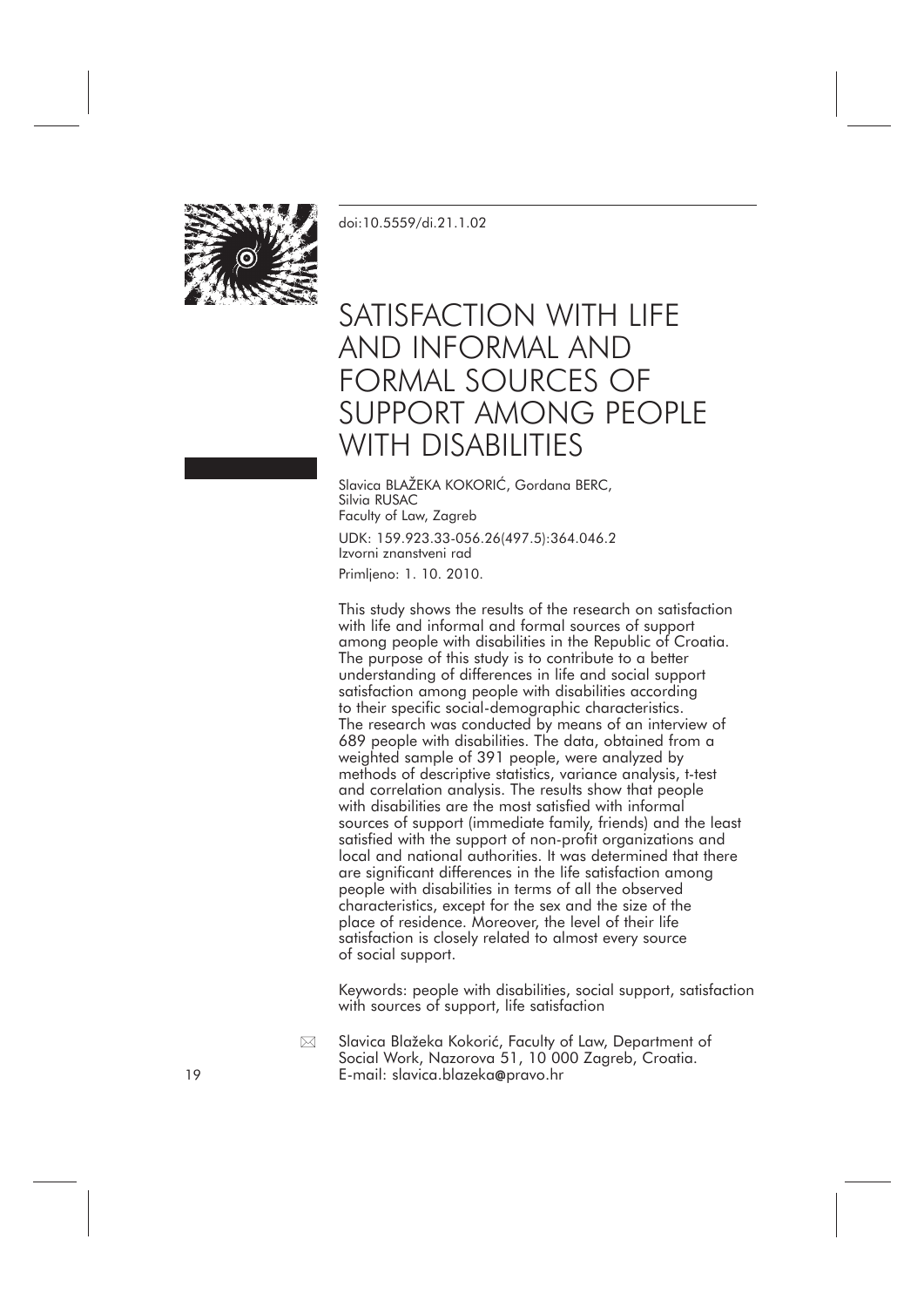## **INTRODUCTION**

According to the fundamental principle of the "Council of Europe Action Plan to promote the rights and full participation of people with disabilities in society", adopted by the Council of Europe in 2006, the obligation of the society is to ensure that all the citizens feel consequences of disability as little as possible by means of getting active support for a healthy way of living, adequate social welfare, rehabilitation, a safer environment and a community which is ready to give support (Kosor, 2006). The above mentioned Action Plan is aimed at improving the quality of life of people with disabilities in Europe, in the period from 2006 to 2015. Since 2007, the Republic of Croatia is a signatory country of the Convention on the Rights of Persons with Disabilities, which obliges it to plan strategic policies in order to support an independent living of people with disabilities and ensure an improvement of the quality of life in all areas. On the basis of the Census of population of the Republic of Croatia (2001), which for the first time included a few questions exclusively for people with disabilities, it was determined that in Croatia there are 429,421 persons with disabilities (9.7% of the total population). Still, there has not been enough research in Croatia on their position and quality of life, and the level of their satisfaction with the availability and quality of different sources of formal and informal support. One of just a few research projects in this field was conducted by Marinić i Brkljačić (2008), who concluded that people with physical disabilities compared to people without disabilities are significantly less satisfied with their health and physical safety, relationships with family members and friends as well as with their experience of acceptance by the wider community.

Equal participation of people with disabilities in Croatian society remains far removed from the reality of their dissatisfied position in society, suggests Urbanc (2005). Urbanc highlights the nature of the specific obstacles that challenge people with disabilities, when they look for support to exercise their rights for equal participation in Croatia. Urbanc says that health, educational and social systems are largely bureaucratized, which means that beneficiaries find many rights difficult to understand and exercise. On the other hand, the analysis of indicators of the services and resources distribution process in the Croatian social welfare system shows that social support as well as transfers are symbolic and unequally distributed to beneficiaries, and also that specific living expenses of people with disabilities are very high (Leutar and Milić Babić, 2006), which puts them in a particularly vulnerable position. Therefore, social support is an important factor in the 20 life of people with disabilities. A review of literature shows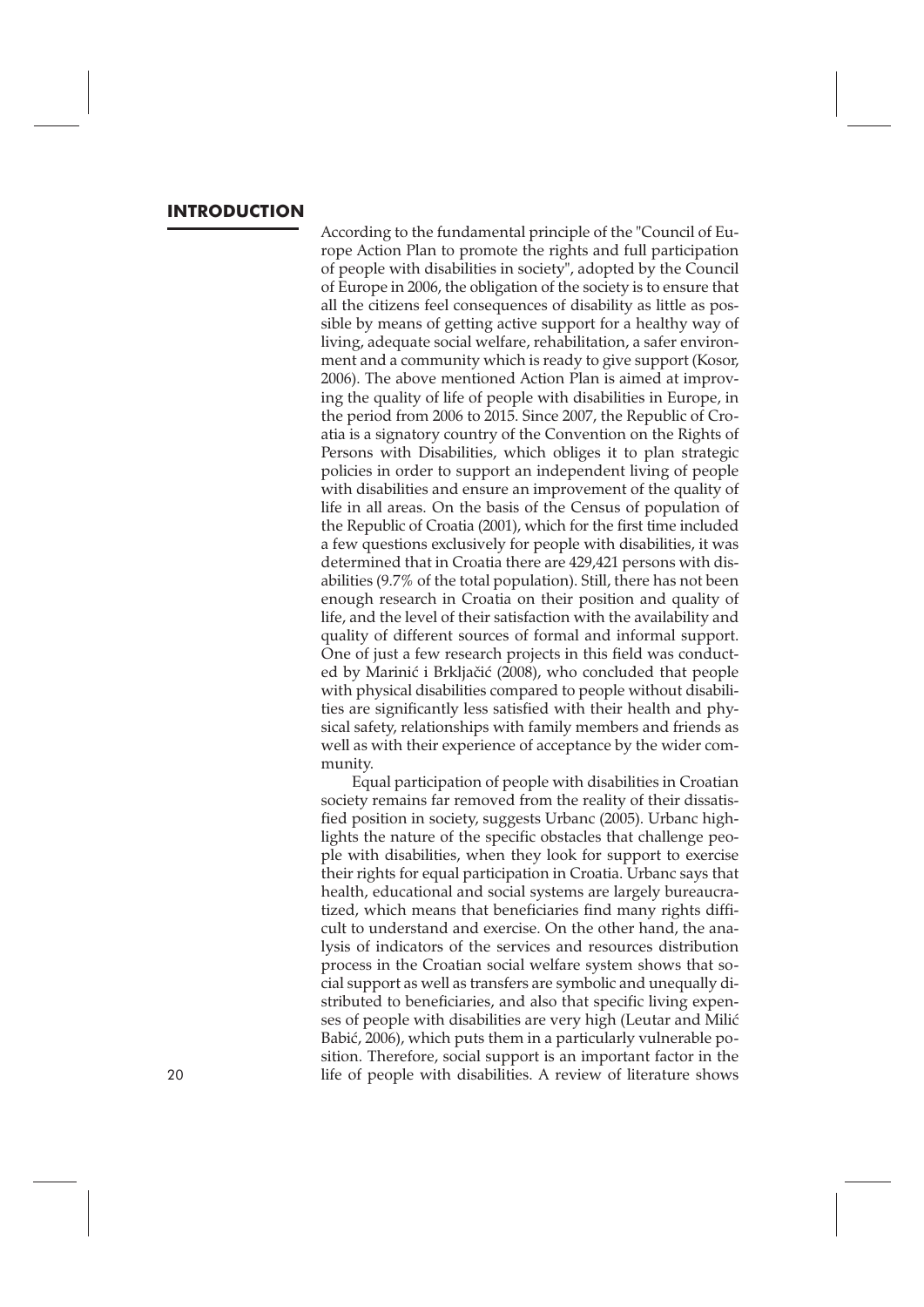BLAŽEKA KOKORIĆ, S., BERC, G., RUSAC, S. SATISFACTION WITH...

that there are different definitions of social support. Barrera (1986) sees social support through three separate constructive elements: perceived support, social integration and real support. The perceived social support refers to social relation functions, i.e. an individual's perception of how members of his/her social network, if necessary, would ensure sources of emotional and instrumental support. The social integration or the social network refers to the structure of existing social relations and the social network members' number and identity. The real support, i.e. the currently available support, refers to all behaviors which the social network's members use to express their support to the individual.

According to the literature, we can recognize different sources of social support usually divided into *formal and informal sources of support*. Formal sources include different forms of help in money or in kind from state and other institutions, and informal sources of support refer to the help (financial, material, practical and emotional) received from family members, friends, relatives, neighbors and the like (Leutar et al., 2007). Most people get the biggest part of emotional, material and instrumental help precisely from their family. Past research shows that people with disabilities see primarily informal sources of support as the significant ones in their lives. For instance, the research of support sources for people with physical disabilities (Leutar et al., 2007) showed that people with physical disabilities acknowledge their children and spouse as the most significant source of support, as well as the Church and relatives, while formal sources of support like representatives of authorities on the county or state level, centers for social welfare, and even associations, are estimated to be less important sources of support.

Different authors point out a symbolic financial support for people with disabilities, which is in large disproportion to their specific needs. Allen et al. (2000) reported that more than half of the people with disabilities cannot meet their basic living expenses, and that younger people with disabilities are poorer than the elderly. In general, the literature oriented towards the socio-economic situation of people with disabilities leads to the conclusion that a disability means being at a serious risk of poverty (Leutar, 2006).

When assessing social support, it is important to recognize the key role of the subjective perception of the individual in receipt of support. It must be emphasized that this role is not necessarily correlated with the objective quantity of available support provided by different sources (Janković, 2004). The number of social interactions provides information on the probability of receiving social support, but it does not 21 provide any information on the satisfaction with the received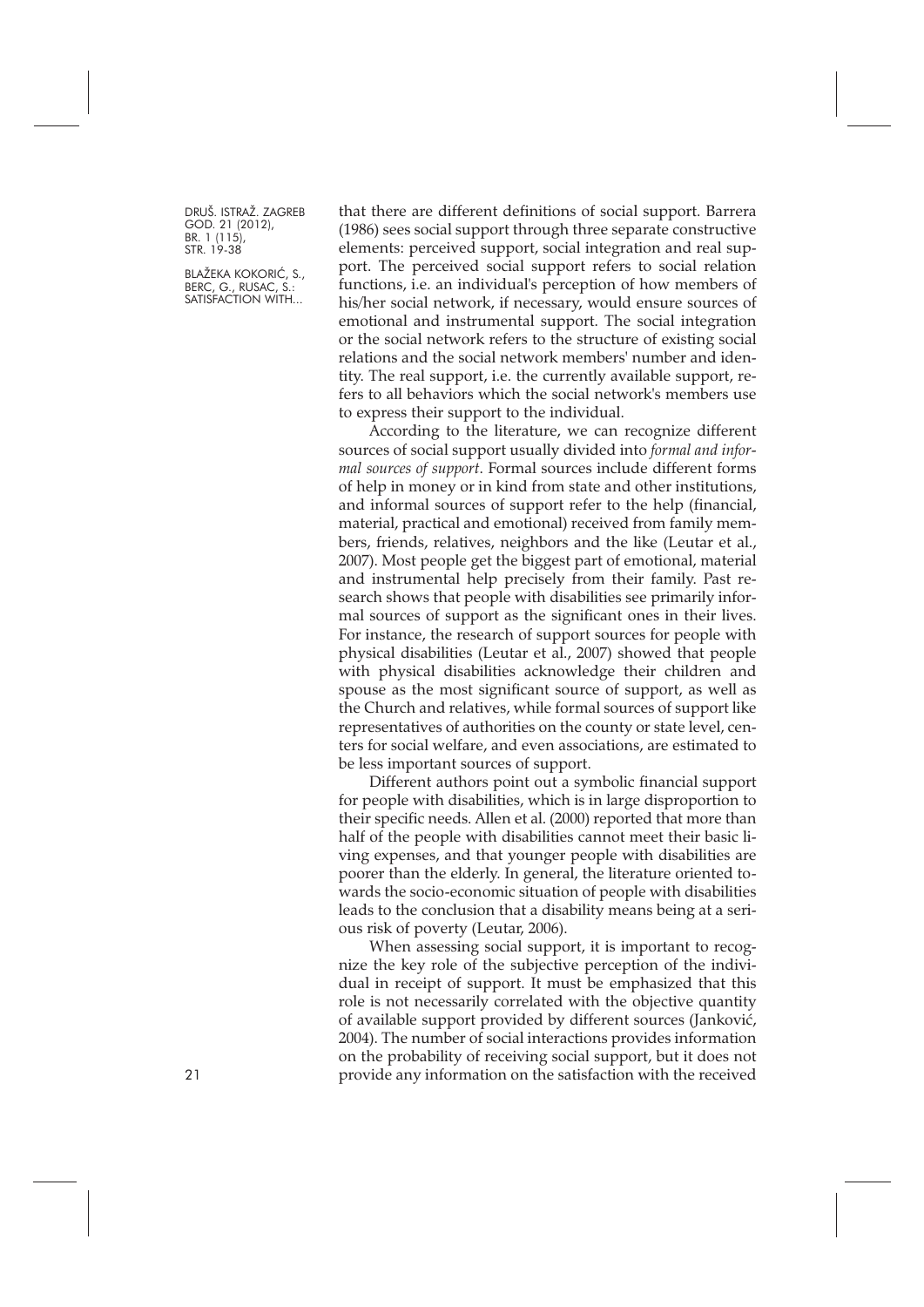BLAŽEKA KOKORIĆ, S., BERC, G., RUSAC, S. SATISFACTION WITH...

support. Sometimes, a single social relation, if it is significant to the individual, can help to decrease the risk of negative effects of stress (Sarason et al., 1987).

The better the quality of social support for people with disabilities generally, the more positive effect on their life. Such quality support increases personal resources, the level of somatic and psychic health and the overall personal satisfaction with one's life (Janković, 2004).

Life satisfaction refers to a global evaluation of personal life and it is considered a cognitive component of subjective benefit, which is made of one more emotional component – mood or emotions (Penezić, 2006). Literature shows that there are numerous studies which comprised the concept of life satisfaction among people with disabilities. The results of a study on the employment of people with disabilities in Croatia showed that employed persons with disabilities are more satisfied with their lives than unemployed persons (Leutar and Milić Babić, 2008). By using other work potentials, employed persons with disabilities have an opportunity to be active members of the society, provide for themselves and their families, and in that way see themselves as equal members of the society. Furthermore, a study persons with muscular dystrophy and multiple sclerosis participated in revealed some interesting results on the life satisfaction of people with disabilities (Chen and Crewe, 2009). The psychological variable of hope and acceptance of disability, as well as spiritual benefit, proved to be the best predictors of life satisfaction, while socio-demographic variables proved to be less powerful predictors. Also, it was ascertained that people with disabilities who had never been married or were divorced considered their life satisfaction worse in comparison to those who were married, which are results that have been obtained by other studies as well (Allen et al., 2000; Leutar et al., 2007). In addition, Hampton (2001) reports that individuals who perceive that they have a higher support of their family, relatives, friends and community and public services, are more satisfied with their lives than those who do not see that support as important.

A high quality of public services attenuates the effects of users' difficult socio-economic situation and directly influences a subjective well-being of people. In order to increase the quality of public services, an important issue is the way in which a service is provided. Efforts of public institutions to create openness, transparency and responsibility would increase the confidence of citizens in them, and that is the second standard of the quality of the society (Watson et al., 2010).

Given the fact that past theoretical and empiric findings on the perception of social support and life satisfaction are 22 mainly oriented towards the population of persons with dis-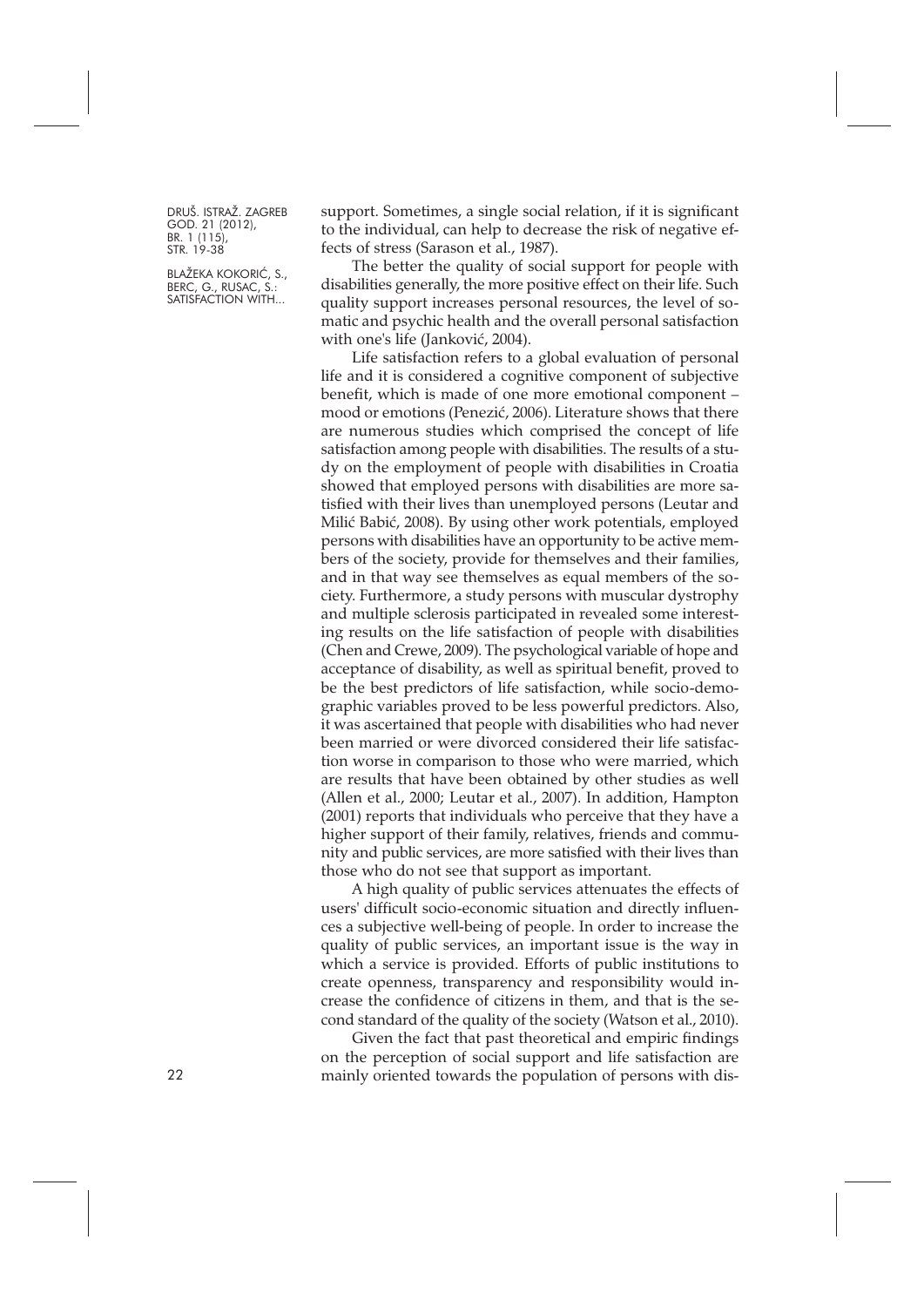BLAŽEKA KOKORIĆ, S., BERC, G., RUSAC, S. SATISFACTION WITH...

abilities in general, the purpose of this study is to contribute to a better understanding and a detailed description of differences in the satisfaction with life and social support of people with disabilities through the acknowledgement of their specific position according to the observed socio-demographic characteristics. In doing so, we wish to give extra attention to the raising of awareness of differences in satisfaction with life and social support of people with disabilities, depending on their sex and age perspective, type of disability, subjective assessment of severity of disability, material status, work status and size of the place of residence in which a person with disability lives.

## **RESEARCH OBJECTIVE AND PROBLEMS**

The general objective of this research is to examine the satisfaction with informal and formal sources of social support and life satisfaction among people with disabilities in the Republic of Croatia according to their socio-demographic characteristics.

In the framework of the above mentioned objective, we tried to provide answers to the following issues:

- 1. to identify the level of satisfaction with different informal and formal sources of support among people with disabilities,
- 2. to identify if there are any statistically significant differences in the satisfaction with social support of people with disabilities, according to the observed socio-demographic characteristics of people with disabilities,
- 3. to identify if there are any statistically significant differences in the life satisfaction of people with disabilities, according to their socio-demographic characteristics,
- 4. to examine the correlation between life satisfaction and the satisfaction with different sources of social support among people with disabilities.

#### **Research hypotheses**

Given the past research results, the following hypotheses have been set up:

- H1 There are significant differences between the satisfaction with formal and informal sources of support and the life satisfaction of people with disabilities in terms of their socio-demographic characteristics.
- H2 There are different levels of significant correlations between life satisfaction and the satisfaction with formal and informal sources of social support among people with 23 disabilities.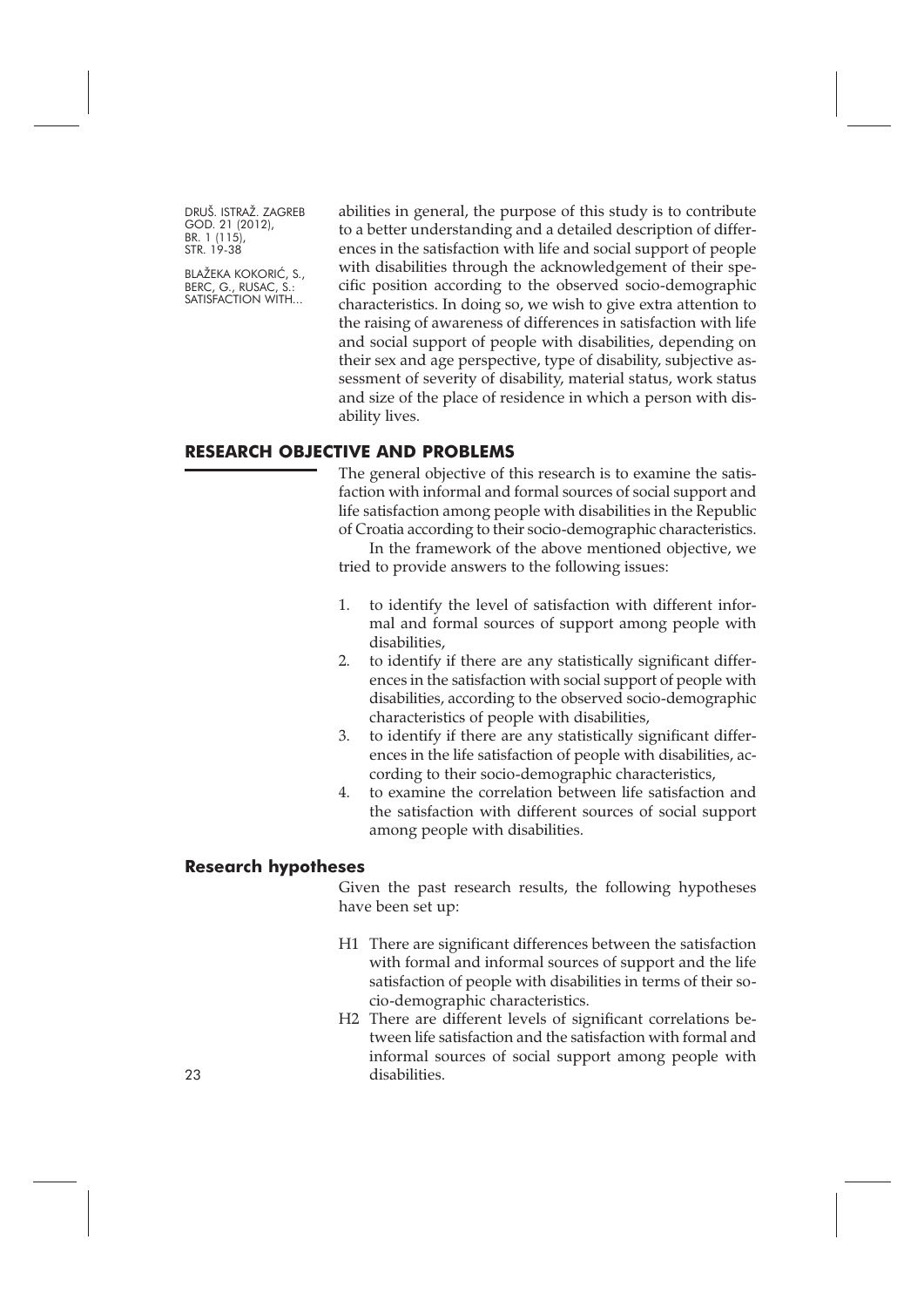BLAŽEKA KOKORIĆ, S., BERC, G., RUSAC, S.: SATISFACTION WITH...

Since earlier studies, especially the ones referring to the people with disabilities in our area, did not provide any results which would indicate the expected course of differences between the satisfaction with formal and informal sources of support and the life satisfaction of people with disabilities in terms of their socio-demographic characteristics, predictions of a possible course of the mentioned differences have been left out in this exploring research draft.

## **METHOD**

#### **Sample of the research**

In the sample of the research were included 391 people with differing types of disabilities. In the observed sample 51% are men and 49% are women. The younger adults' age group (ages 18 to 35) has 32% of respondents, the middle adults' age group (ages 36 to 55) has 38.9% of respondents, and the elder adults' age group (56 and more) has 29.1% of respondents.

Regarding the type of disability, people with physical disabilities are the most represented (50%), followed by people with multiple disabilities (24%), with visual impairments (9%), with intellectual impairments 11%, and with hearing impairments (6%).

### **Procedure**

In the research, a two stage sample was drawn from the 689 participants with disabilities. 28 Centers from 107 Centers of Social Welfare and their branch-offices in Croatia1 were selected by simple random sample. In the second stage, a sample of 25 persons with disabilities resident within the bounds of jurisdiction of each of the 28 centers and their branch offices, were collected. In consideration of the significant imbalance of people with disabilities who live on the territorial jurisdiction representing the 28 Centers of Welfare and their branch offices, the next step, approached with sensitivity, was the weighting of the sample. This was done in order to adjust the relative contributions of the respondents. After applying the aforementioned weighting procedure the total effective sample size resulted in a total of 391 respondents.

The research was conducted in the form of a survey during 2008 and 2009.

#### **Variables**

• *Socio-demographic variables* refer to the gender of the respondents, the age (categories: young adulthood  $=$  ages 18-35; middle adulthood = ages  $36-55$ ; late adulthood = ages  $56$  and more), 24 the type of disability (categories: visual impairments, hearing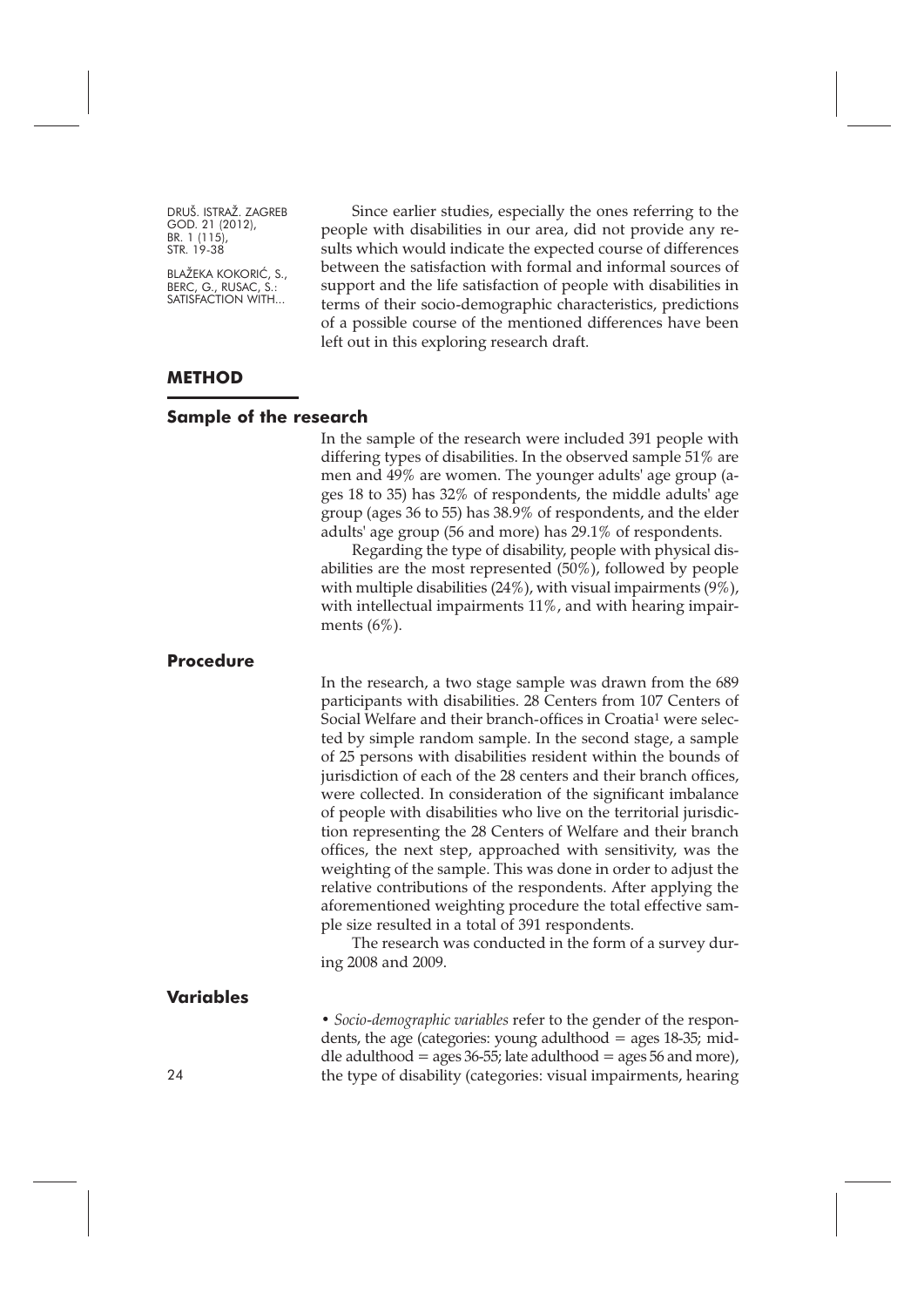BLAŽEKA KOKORIĆ, S., BERC, G., RUSAC, S. SATISFACTION WITH...

impairments, physical disability, intellectual impairments, multiple disabilities),<sup>2</sup> the subjective assessment of severity of disability (categories: minor, moderate, serious, very serious),<sup>3</sup> the work status (categories: employed, unemployed, retired, other), the material status (categories: very good and good; average; bad; very bad), the size of the place of residence (smaller towns with 1,000 to 10,000 inhabitants; middle towns with 10,001-100,000 inhabitants; big towns – more than 100,000 inhabitants).

• *Satisfaction with formal and informal sources of social support in everyday life* is measured by a scale which was constructed for the needs of this research. On a scale of 1 to  $5(1 - \text{very unsa-}$ tisfied, 2 – unsatisfied, 3 – neither satisfied nor unsatisfied, 4 – satisfied and 5 – very satisfied) the respondents expressed their satisfaction with the quantity of support received from the following individuals or institutions: spouse, parents, children, relatives, neighbors, Church, non-profit organizations, social welfare centers experts, school and preschool institutions experts, health professionals, municipal authorities representatives, county authorities representatives, state authorities representatives.

• *Present life satisfaction* is measured by a scale of 1 to 5, which is reversely coded compared to the social support satisfaction scale (1 – very satisfied, 2 – satisfied, 3 – neither satisfied nor unsatisfied, 4 – unsatisfied and 5 – very unsatisfied).

#### **Data analysis**

The methods of descriptive statistics, variance analysis, t-test and correlation analysis were used for data analysis.

## **RESULTS AND DISCUSSION**

#### **Satisfaction with formal and informal sources of support**

The obtained results on the satisfaction with different sources of support show that people with disabilities are the most satisfied with informal sources of support by immediate family and friends. It is determined that they are the most satisfied with the support of their spouse, then with children's support, parents' support, and finally with friends' support. These findings are in accordance with results of earlier researches which also showed that people with disabilities find the highest support to face everyday problems in their immediate family (their children, spouse and parents), the spouse having an especially significant role in giving support (Leutar 25 and Štambuk, 2007; Leutar et al., 2008).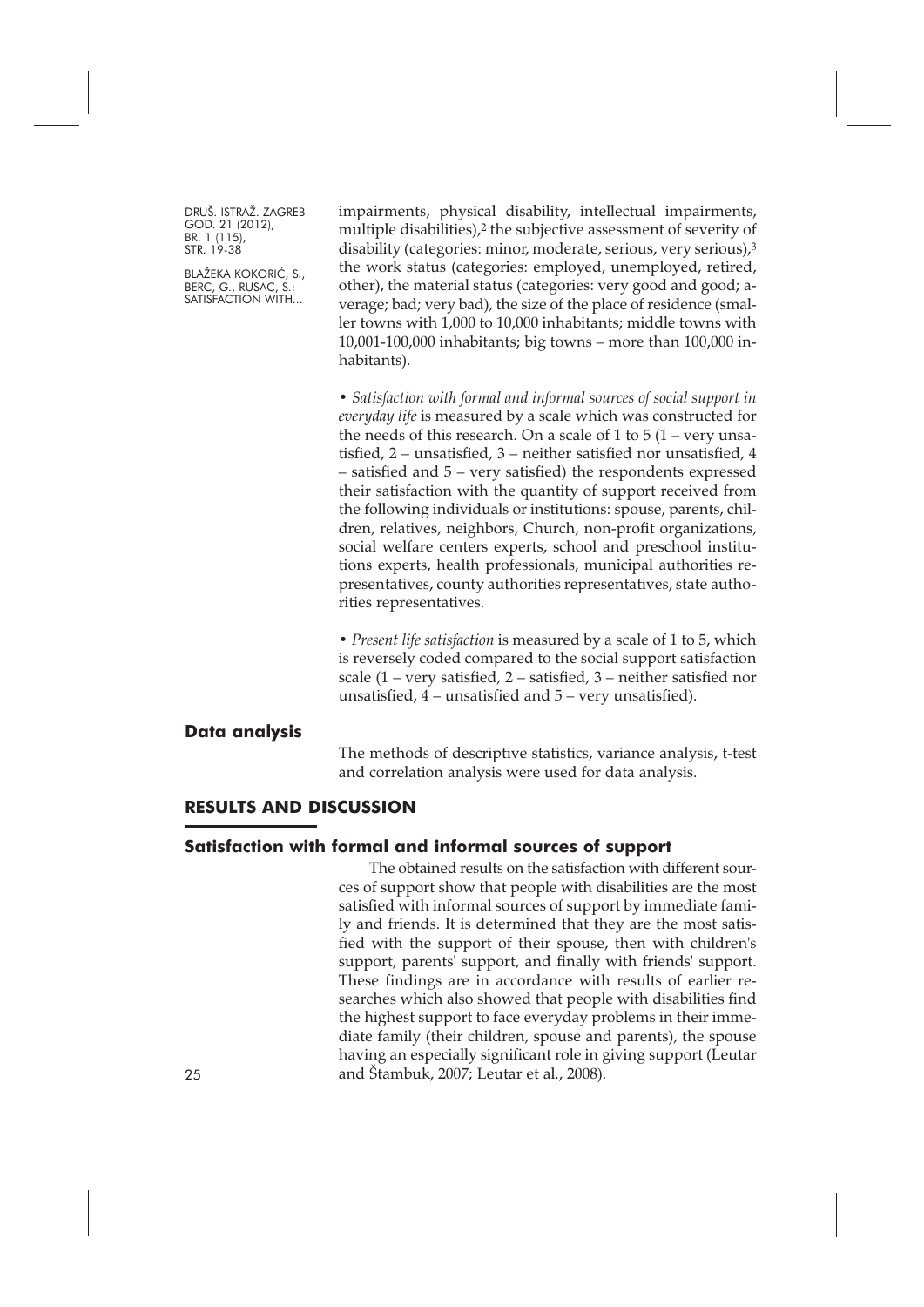| Sources of support                        | N <sup>4</sup> | М    | <b>SD</b> | Min. |   | Max. Rang |
|-------------------------------------------|----------------|------|-----------|------|---|-----------|
| Spouse                                    | 165            | 4.20 | 1.12      |      | 5 |           |
| Parents                                   | 235            | 4.14 | 1.09      |      | 5 | 3         |
| Children                                  | 192            | 4.17 | 1.01      |      | 5 | 2         |
| Friends                                   | 344            | 3.57 | 1.10      |      | 5 | 4         |
| Relatives                                 | 347            | 3.42 | 1.06      |      | 5 | 6         |
| Neighbors                                 | 330            | 3.29 | 1.05      |      | 5 | 9         |
| Health professionals                      | 353            | 3.55 | 1.06      |      | 5 | 5         |
| School and preschool institutions experts | 183            | 3.38 | 1.19      |      | 5 | 8         |
| Social welfare centers experts            | 336            | 3.39 | 1.14      |      | 5 | 7         |
| Church                                    | 293            | 3.22 | 1.23      |      | 5 | 10        |
| Non-profit organization                   | 228            | 3.00 | 1.29      |      | 5 | 11        |
| Municipal authorities representatives     | 272            | 2.62 | 1.14      |      | 5 | 12        |
| County authorities representatives        | 276            | 2.42 | 1.07      |      | 5 | 13        |
| State authorities representatives         | 242            | 2.19 | 1.11      |      | 5 | 14        |

O TABLE 1

Comparison of the satisfaction between different formal and informal sources of support

It is interesting to note that satisfaction with the support of extended family and relatives has a lower rank than satisfaction with the support of health professionals, which is obviously recognized as very valuable by people with disabilities. The support of the Centre for Social Welfare experts, school and preschool institutions is estimated to be higher than that of the support from neighbors. On the other hand, findings of earlier researches lead to the conclusion that people with disabilities are in general less satisfied with formal than informal sources of support. For instance, Leutar et al. (2008) state that a significant number of people with disabilities do not receive support and understanding in terms of the social system services and institutions which should ensure them a certain type of service and support. The network of family and goodneighbor help was not confirmed in our research as an important source of satisfaction compared to the above mentioned formal sources of support. This concurs with some of the recent sociological researches which indicate a trend of weakening of family bonds and development of modernization of the society, as a consequence of which family bonds lose their value and their importance weakens as a source of social support (Leutar, 2006). On the other hand, satisfaction with the support of the Church is ranked 10 (out of 14). However, Leutar et al. (2008) say that families of people with disabilities, when formal sources of support are in question, get the highest support from the Church which, although it does not always appear as a practical help, represents an important source of spiritual and emotional support. The satisfaction with non-profit organizations is ranked 11, which proves that the non-governmental sector is still not confirmed enough nor recog-26 nized as a possible source of support for people with disabili-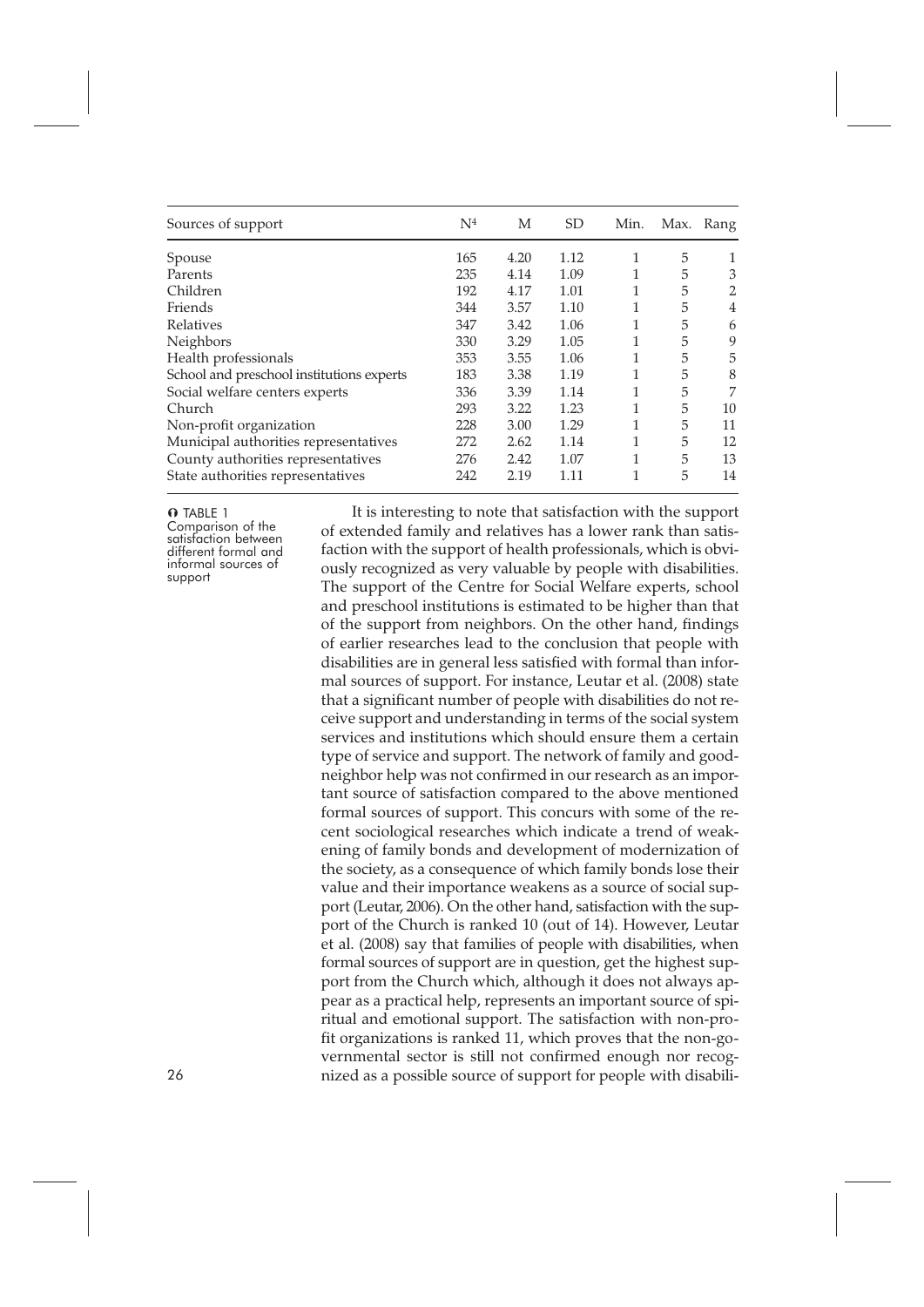BLAŽEKA KOKORIĆ, S., BERC, G., RUSAC, S. SATISFACTION WITH...

ties in Croatia. Although 46.4% of the respondents are said to be members of a certain association, it is obvious that the satisfaction with this source of support is not as represented as one would expect, given the findings of other researches which show that people with disabilities who are members of an association point out the importance of support they receive from it (Bayley and Gorančić-Lazetić, 2006; Leutar et al., 2008).

The least satisfaction was expressed by respondents for the support of authorities' representatives on municipal, county and state level, where the level of satisfaction falls as the level of authority increases. This concurs with findings of some other authors, like Leutar and Štambuk (2007), who explain that the dissatisfaction with support and understanding of the authority representatives is related to the general dissatisfaction with the existing economic and social status. The obtained values and differences of satisfaction evaluation of certain sources of support can be interpreted as a possible reflection of different expectations one has of a particular source of support, where a higher dissatisfaction is related to unfulfilled expectations.

## **Differences in satisfaction with formal and informal sources of support depending on socio-demographic characteristics of people with disabilities**

Given the big number of the observed formal and informal sources of support, the results arrived at by summing up the obtained significant differences according to the observed socio-demographic characteristics of people with disabilities will be presented in this part.

On the basis of the t-test results, it was determined that no significant differences in the satisfaction of people with disabilities had been found as far as *the gender* was concerned in neither of the observed formal and informal sources of social support (p>0.05). In other words, the findings of this research did not confirm some other authors' statements on an unfavorable position of women with disabilities compared to men with disabilities, women with disabilities often facing double or multiple discriminations (Wang et al., 2002).

Further results of variance analysis regarding differences in the satisfaction with formal and informal sources of support indicate the following: as far as *the age of people with disabilities* is concerned, it was determined that there are significant differences in the satisfaction with parents' support  $(F=6,980;$ p=0.001) and the satisfaction with the support of county authorities  $(F=3,969; p=0.020)$ . It has also been determined that the middle adults (ages 35-55) express a lower level of satis-27 faction with parents' support (M=3.93; SD=1.12) in compari-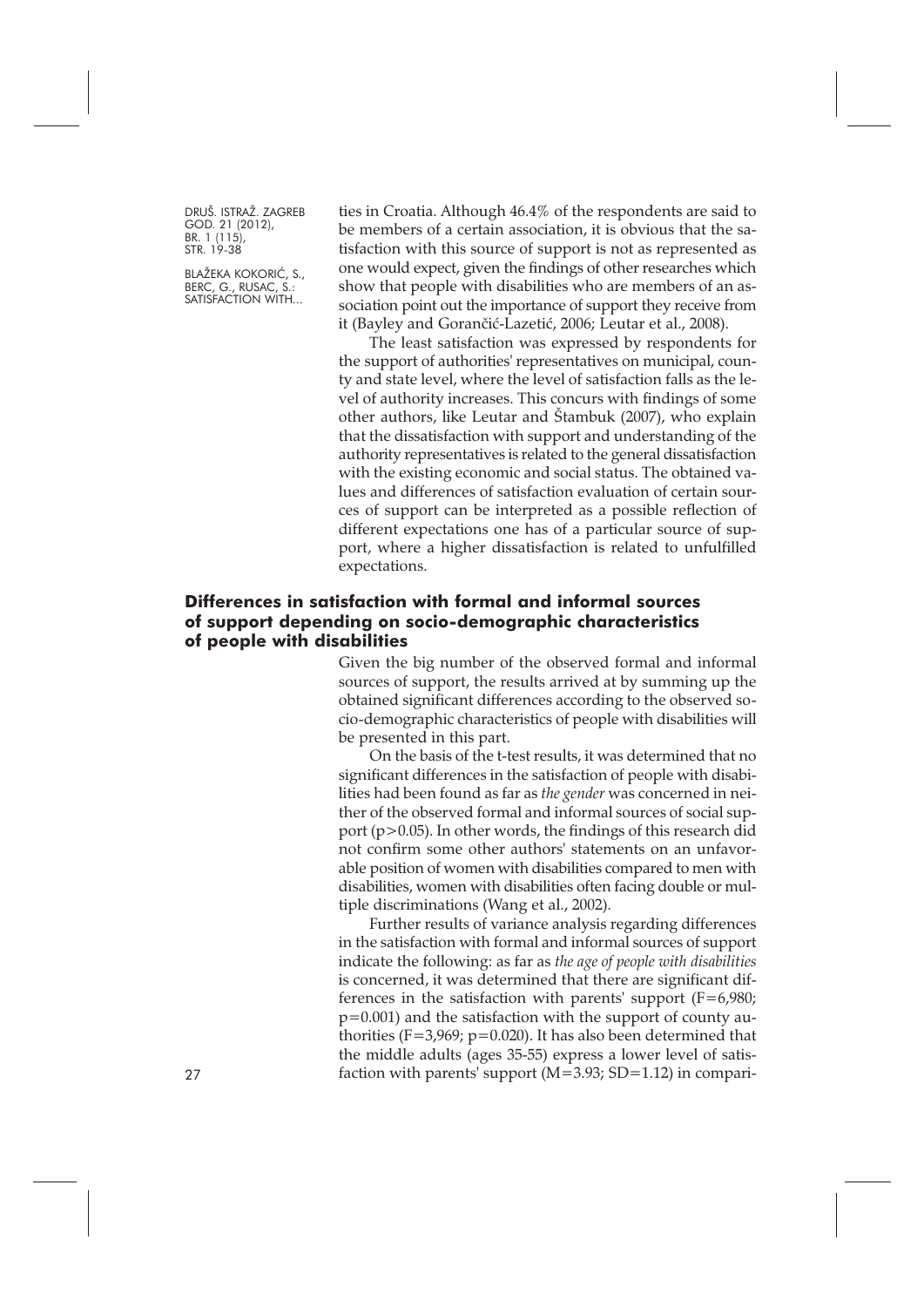BLAŽEKA KOKORIĆ, S., BERC, G., RUSAC, S. SATISFACTION WITH...

son to the young adults (ages 18-35) (M=4.40; SD=1.01). At the same time, people with disabilities in late adulthood (>56) find the support of county authorities much less available (M=2.21; SD=0.95) compared to the middle adults ( $M=2.66$ ; SD=1.05). In general, it was determined that the level of satisfaction with support is the lowest among people in late adulthood, which concurs with findings of other researches. For instance, Petrak et al. (2006) say that among the elderly there is a reduction of social network, having as a consequence a smaller social support.

According to *the type of disability*, it was determined that people with multiple disabilities show a lower level of satisfaction  $(F=5,058; p=0.001)$  with friends' support  $(M=3.25; SD=0.92)$ than people with physical disabilities  $(M=3.75; SD=1.05)$  and hearing impairments (M=4.08; SD=0.97).

Regarding *a subjective assessment of the severity of disability*, it was found that people who experience their disability as serious are much less satisfied ( $F=2,683$ ;  $p=0.047$ ) with the support of their health professionals (M=3.40; SD=1.10) compared to people who find their disabilities relatively minor (M=3.95; SD=0.89). These findings are largely unsurprising as people with multiple disabilities are often in greater need of medical support than those with lesser disabilities and as such have greater contact with medical staff.

These findings are expectable since people with multiple disabilities are more often in contact with medical staff because they need medical help more frequently than people with lower level of disability.

The *work status* of people with disabilities proved to be relevant for the perception of satisfaction with spouse's support  $(F=5,269; p=0.002)$  and extended family's support  $(F=3,965;$ p=0.008). It was found that unemployed people with disabilities are much less satisfied with spouse's support (M=3.73; SD=1.42) than those employed (M=4.46; SD=0.77) and retired people with disabilities (M=4.34; SD=0.96). Also, a lower level of satisfaction with extended family's support is expressed by retired people with disabilities (M=3.29; SD=1.04) and those unemployed  $(M=3.38; SD=1.09)$  compared to the employed  $(M=3.93; SD=0.85)$ . It is obvious that employed people with disabilities are in a more favorable position than the unemployed, which was also confirmed by other researches (Leutar and Milić Babić, 2008). Employed people with disabilities have an opportunity to be active members of the society, to provide for themselves and their families, which influences their self-respect and a higher satisfaction with spouse's support. Moreover, people with disabilities broaden through work the circle of people they meet every day, which enriches and 28 completes their social life. On the other hand, unemployed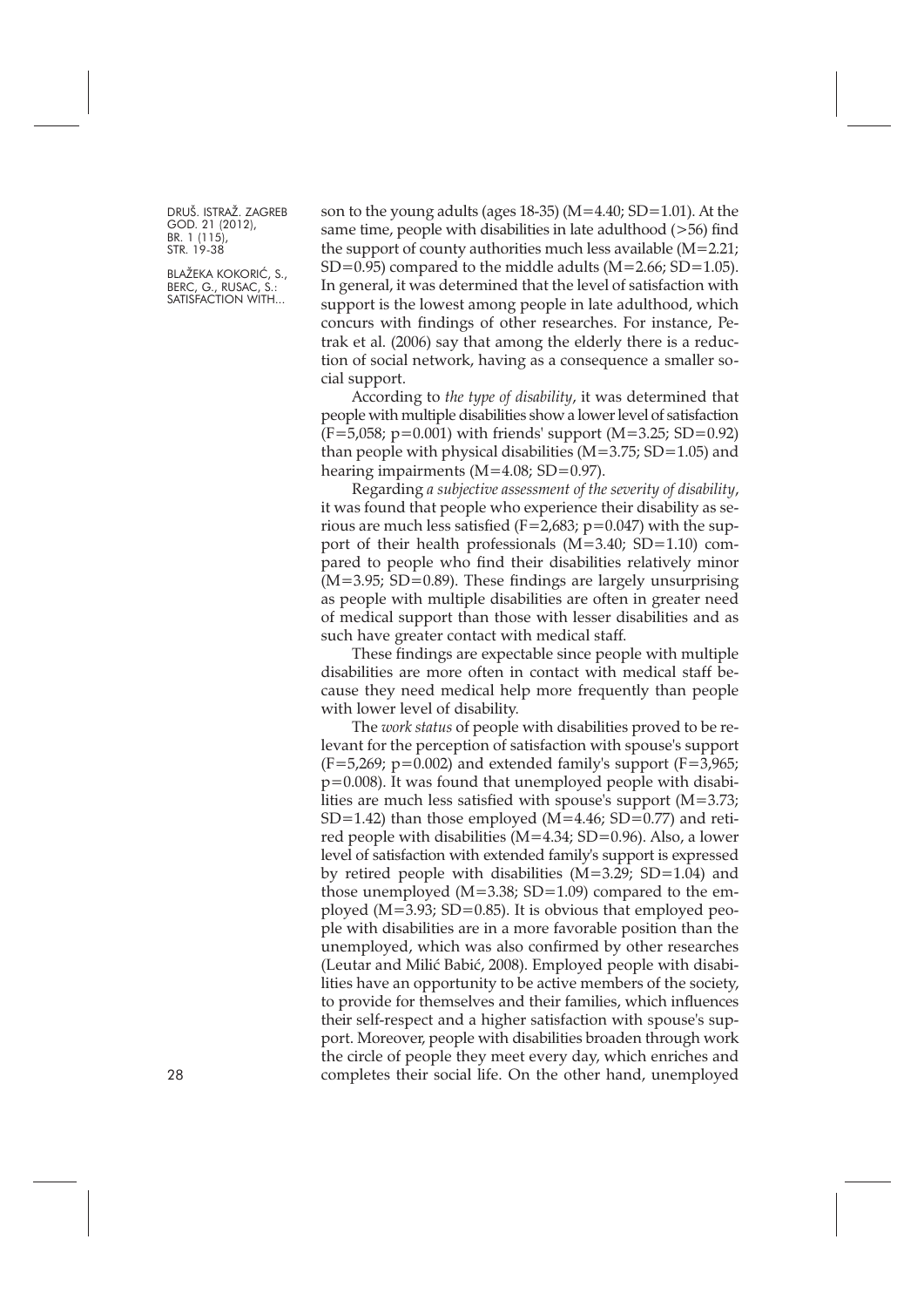BLAŽEKA KOKORIĆ, S., BERC, G., RUSAC, S. SATISFACTION WITH...

and retired people with disabilities obviously make fewer social contacts, which can have as a consequence less satisfaction with the support of the environment. Furthermore, it is also known that unemployment among people with disabilities can result in a state of depression, a loss of self-esteem and a lower level of self-respect (Bayley and Gorančić-Lazetić, 2006), which can decrease their satisfaction with the social support.

As to the criterion of *material status* among people with disabilities, the biggest number of differences in satisfaction with the observed formal and informal sources of support was found: differences were established in perception of the satisfaction with relatives' support ( $F=9,599$ ;  $p=0.000$ ), friends' support (F=16,290; p=0.000), neighbors' (F=6,427; p=0.001), the Church's (F=4,972; p=0.020), municipal authorities representatives'  $(F=3,669; p=0.013)$  and county authorities representatives' support ( $F=3,596$ ;  $p=0.010$ ). People with disabilities who see their material status as very bad and bad, perceive a lower level of support of relatives, friends and neighbors compared to people of average, good and very good material status. It is interesting to note that the highest satisfaction with support of the Church, municipal authorities representatives and county authorities representatives is shown precisely by people of good/very good material status (support of the Church  $M=3.88$ ; SD=0.94; support of municipal authority  $M=3.37$ ; SD=1.13; support of county authority M=3.10; SD=1.14). At the same time, people who see their material status as very bad are much less satisfied with the support of the Church (M=2.84; SD=1.36) and municipal authorities (M=2.45; SD=1.23). People who see their material status as bad, feel less satisfied with the support of the Church ( $M=2.97$ ; SD=1.30), and with county authorities as well (M=2.26; SD=0.95). Beside the above mentioned, people with disabilities who see their material status as average, show much more dissatisfaction with support of municipal authorities (M=2.58; SD=1.12) and county authorities (M=2.42; SD=1.02) compared to people of good and very good material status.

As to *the size of the place* where people with disabilities live, a big number of significant differences was also obtained regarding satisfaction by the following sources of support: relatives (F=  $4,371$ ; p=0.003), neighbors (F=5,054; p=0.070), non-governmental organizations  $(F=3,784; p=0.024)$  and school and preschool institutions experts  $(F=4,802; p=0.009)$ . Less satisfaction with support of relatives is shown by people with disabilities who live in big cities with over 100,000 inhabitants ( $M=3.18$ ; SD=1.29) and smaller places with up to 10,000 inhabitants ( $M = 3.32$ ;  $SD = 1.07$ ) compared to medium-sized 29 towns of 10,001-100,000 inhabitants, where people with disa-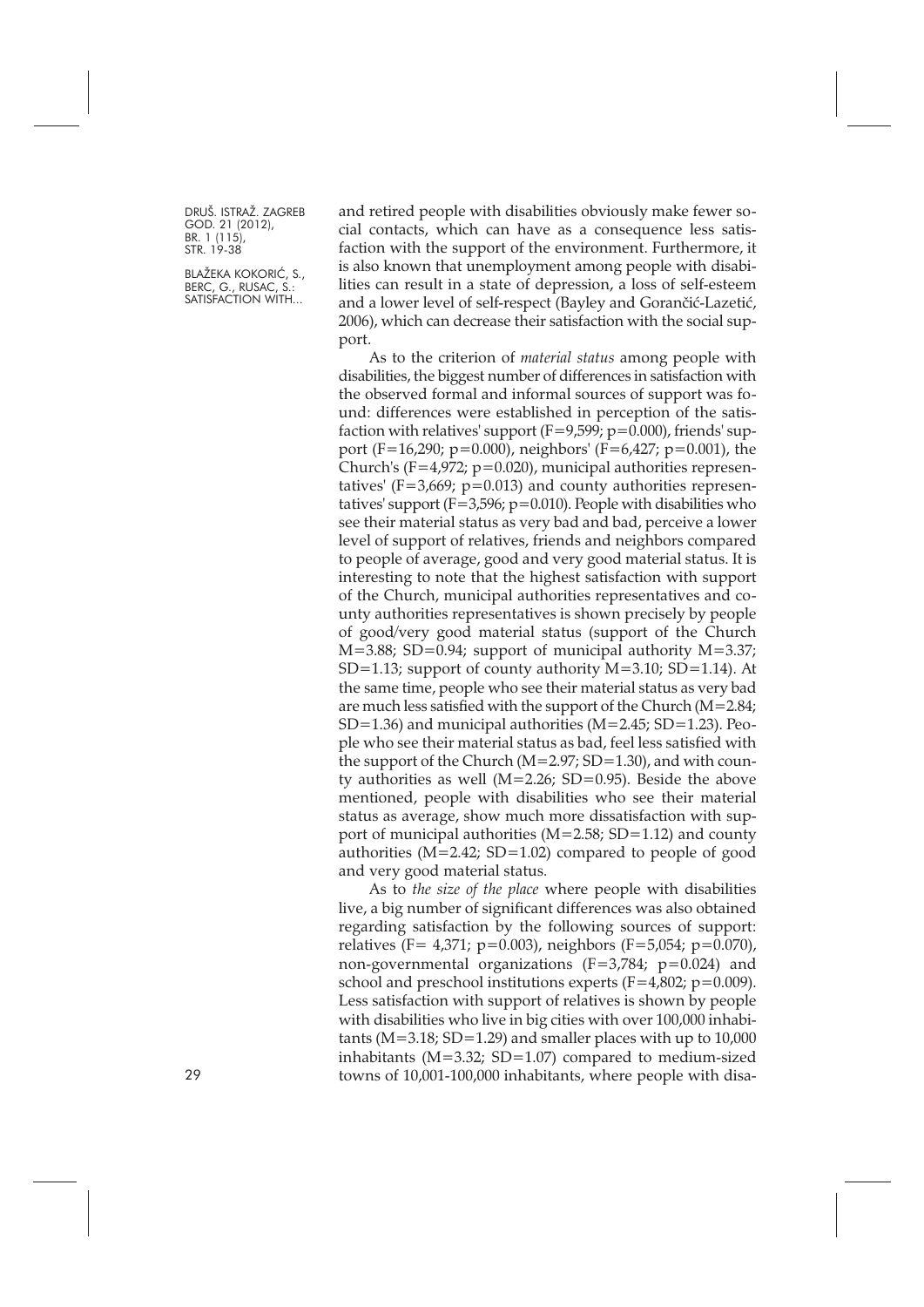BLAŽEKA KOKORIĆ, S., BERC, G., RUSAC, S.: SATISFACTION WITH...

bilities are the most satisfied with support of relatives (M=3.65; SD=0.95). Also, people who live in big towns are less satisfied with neighbors' support (M=2.85; SD=1.42) than people who live in medium-sized towns (M=3.48; SD=0.94). The least satisfaction is shown with the support of non-governmental organizations by people who live in small towns (M=2.76; SD=1.34), much less than people living in medium-sized towns (M=3.27;  $SD = 1.16$ ).

The obtained results can be explained by the activities of a larger number of associations in urban areas compared to smaller rural areas, so the availability of their services is bigger in urban areas (ex. If they are members of a certain association in the City of Zagreb, people with visual impairments get a free annual pass for public transport). Findings of some other researches indicate an unequal position of people with disabilities who live in smaller places compared to those living in bigger ones. According to UNDP data (Bayley and Gorančić-Lazetić, 2006), people with intellectual disabilities who are not members of associations and who live in smaller places and rural areas do not exercise the same rights, which creates an unfair two-class system.

By summing up the above mentioned, we can conclude that people with disabilities who live in medium-sized towns are, compared to the other groups, the most satisfied with the support of relatives, neighbors and non-governmental sector. On the other hand, in assessing the satisfaction with experts' support from school and preschool institutions, people with disabilities living in medium-sized towns show a lower level of satisfaction with that source of support (M=3.05; SD=1.24) than people in bigger towns, where the satisfaction with support in educational institutions is the highest  $(M=4.02; SD=1.31)$ .

## **Life satisfaction among people with disabilities**

The differences in life satisfaction among people with disabilities according to the observed socio-demographic characteristics are shown in Table 2. As already mentioned, the assessments of life satisfaction are represented on a scale from 1 to 5, lower values indicating a bigger life satisfaction and vice-versa (contrary to the assessments of the social support satisfaction scale).

In the assessment of life satisfaction among people with disabilities *according to age*, a statistically significant difference was obtained at the level of  $p=0.000$ . Scheffe's test was used to establish statistically significant differences between people with disabilities in late adulthood (56 and more) and young adulthood (ages  $18-35$ ) at the level of  $p=0.000$ , and between peo-30 ple in late adulthood and middle adulthood (ages 36–55) at the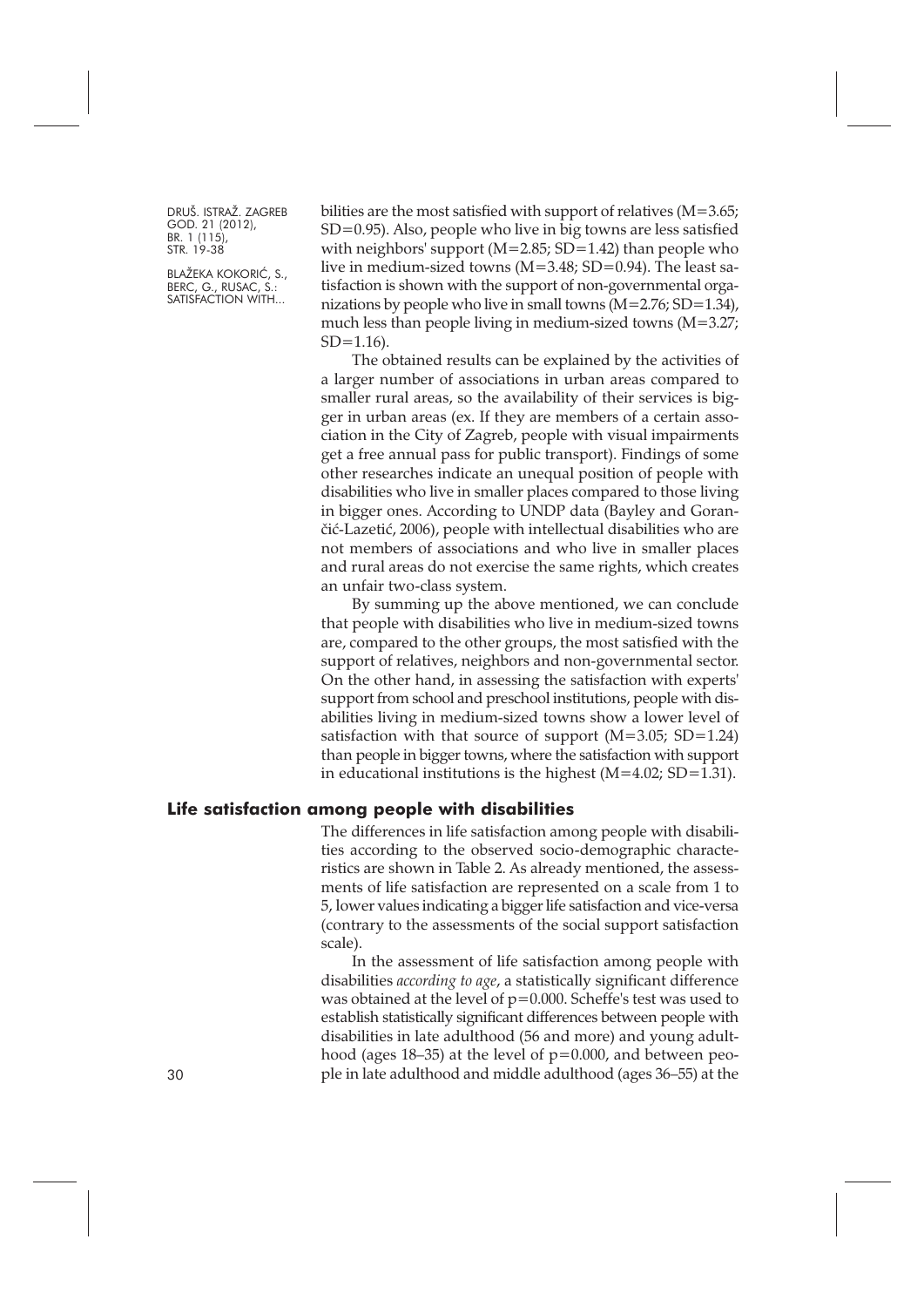BLAŽEKA KOKORIĆ, S., BERC, G., RUSAC, S.: SATISFACTION WITH...

level of p=0.014. The represented average values in Table 2 show that people with disabilities in late adulthood are significantly less satisfied with life than the other two groups. One of the possible sources of life dissatisfaction among elderly people with disabilities could be their dependence on others, an increased need for support and health problems that inhibit social participation of the elderly (Verbrugge and Yang, 2002).

| Socio-demographic characteristics<br>of people with disabilities |                                                                           |                                      | Life satisfaction                    |                             |        |                |       |
|------------------------------------------------------------------|---------------------------------------------------------------------------|--------------------------------------|--------------------------------------|-----------------------------|--------|----------------|-------|
|                                                                  |                                                                           | M                                    | <b>SD</b>                            | N                           | F      | df             | p     |
| Age                                                              | $18 - 35$<br>$36 - 55$<br>56 and more                                     | 2.61<br>2.77<br>3.12                 | 0.96<br>0.94<br>0.98                 | 121<br>149<br>113           | 8.492  | $\overline{2}$ | 0.000 |
| Type of disability                                               | Visual impair.<br>Hearing impair.<br>Physical<br>Intellectual<br>Multiple | 2.98<br>2.55<br>2.72<br>2.50<br>3.20 | 1.01<br>1.04<br>0.92<br>0.94<br>1.00 | 34<br>22<br>195<br>43<br>91 | 5.969  | 4              | 0.000 |
| Subjective severity<br>of disability                             | Minor<br>Moderate<br>Serious<br>Very serious                              | 2.52<br>2.50<br>2.85<br>3.10         | 1.09<br>0.82<br>0.90<br>1.02         | 44<br>79<br>138<br>124      | 8.059  | 2              | 0.000 |
| Work status                                                      | Employed<br>Unemployed<br>Retired<br>Other                                | 2.17<br>2.87<br>2.97<br>2.78         | 0.76<br>0.95<br>0.98<br>1.11         | 43<br>160<br>148<br>31      | 8.018  | 3              | 0.000 |
| Material status                                                  | Very good and good<br>Average<br>Bad<br>Very bad                          | 1.95<br>2.65<br>3.18<br>3.78         | 0.87<br>0.86<br>0.91<br>0.94         | 33<br>219<br>88<br>36       | 32.461 | 3              | 0.000 |
| Size of the place of res.                                        | 1 000-10 000<br>10 000-100 000<br>>100000                                 | 2.82<br>2.91<br>2.47                 | 0.95<br>1.01<br>0.97                 | 215<br>131<br>31            | 2.505  | $\overline{2}$ | 0.083 |

O TABLE 2

Assessment of life satisfaction according to socio-demographic characteristics of people with disabilities

*According to the type of disability*, a statistically significant difference was obtained at the level of  $p=0.000$ . Scheffe's test was used to establish statistically significant differences between people with intellectual disabilities and multiple disabilities  $(p=0.004)$  and physical and multiple disabilities  $(p=0.004)$ , and it was established that people with multiple disabilities are much less satisfied with life than the other two groups. It is evident that the combination of different disabilities makes everyday functioning significantly more difficult for people with disabilities (Benjak et al., 2010), which probably influences their life satisfaction.

*According to the subjective assessment of severity of disability*, 31 a statistically significant difference was obtained at the level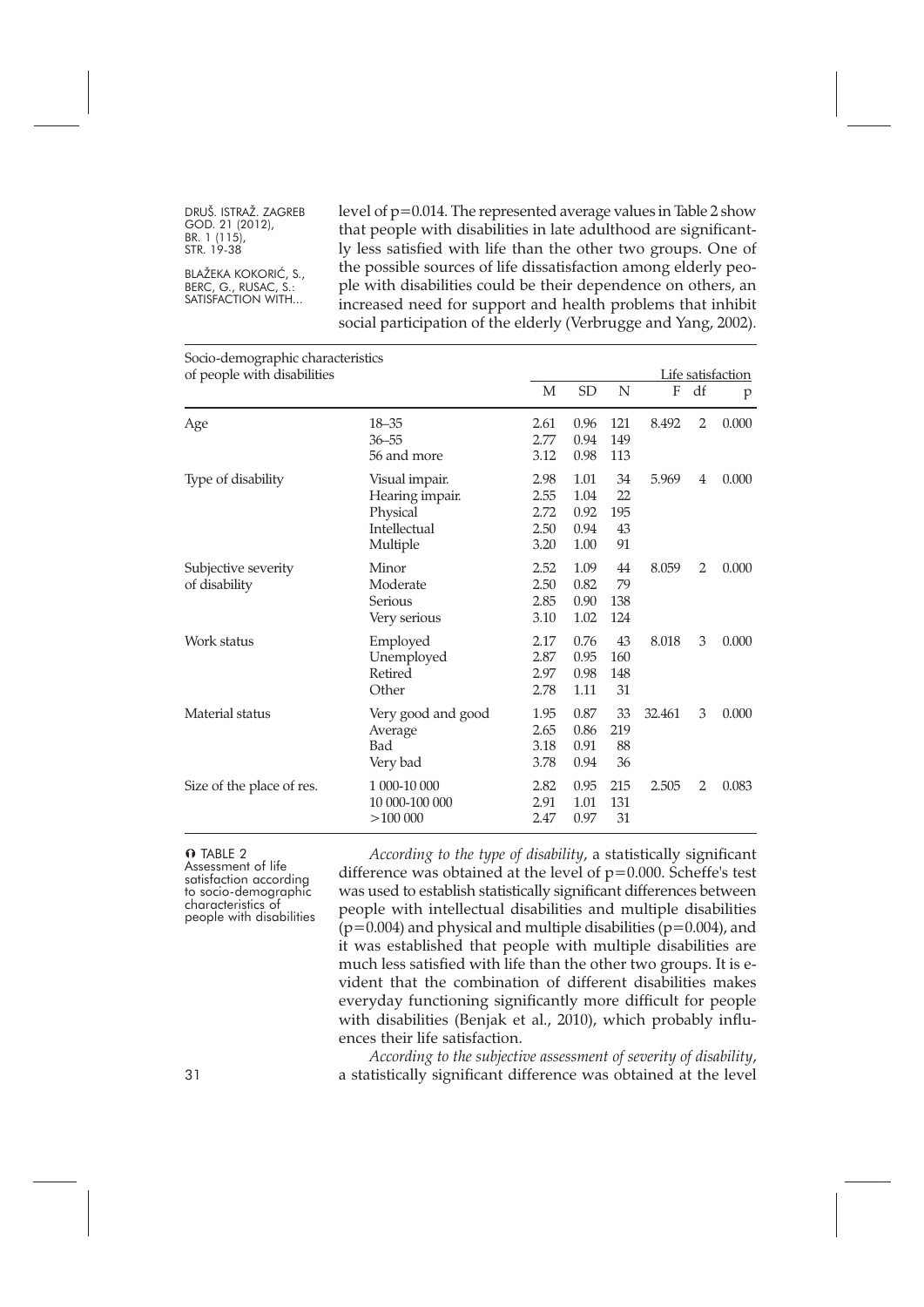BLAŽEKA KOKORIĆ, S., BERC, G., RUSAC, S. SATISFACTION WITH...

of p=0.000. Significant differences were established between people with serious and minor disabilities ( $p=0.008$ ) and between people with serious and moderate disabilities  $(p=0.000)$ , where people who see their disability as serious are much less satisfied with life than the other two groups of people. The obtained result is as expected, since the more serious a disability is, the bigger the needs and demands of people with disabilities in everyday life are; in other words, people depend more on other people's help and care, which can have a negative influence on life satisfaction.

*According to work status*, a statistically significant difference was obtained at the level of  $p=0.000$ . Significant differences were established between employed and unemployed people (p=0.000) and between employed and retired people  $(p=0.000)$ , where employed people are much more satisfied with life than the other two groups. The obtained finding concurs with earlier researches (Eden and Aviram, 1993; Leutar and Milić Babić, 2008) which proved that for people with disabilities employment represents not only a way to earn for a living, but also a source of satisfaction and fulfillment in their life.

*According to material status*, a statistically significant difference was obtained at the level of  $p=0.000$ . Scheffe's test results show that there are statistically significant differences among all the observed groups of respondents of different material status and it was established that a bad material status is related to a lower level of life satisfaction. Similarly, the research of Watson et al. (2010) showed that variables of deprivation and impossibility to realize basic needs and services are the most related to life satisfaction. For the criterion of *the size of the place of residence*, there were no statistically significant differences ( $p$ >0.05). The t-test results also show that in the assessment of the life satisfaction of people with disabilities there are no statistically significant differences *according to gender* (t=-0.370; df=1; p=0.712); in other words, men and women with disabilities equally assess life satisfaction (men M=2.80; SD=1.01; women M=2.84; SD=0.95).

## **Correlations between the satisfaction with different formal and informal sources of support and the life satisfaction of people with disabilities**

The results of the correlation analysis represented in Table 3 show that among all the observed sources of support, except for the support of social welfare centers experts, there is a significant positive correlation with the assessment of life satisfaction (a negative sign is the consequence of scale values coding for support and life satisfaction in the opposite sense). 32 The above mentioned correlations go from r=-0.140 to r=-0.413,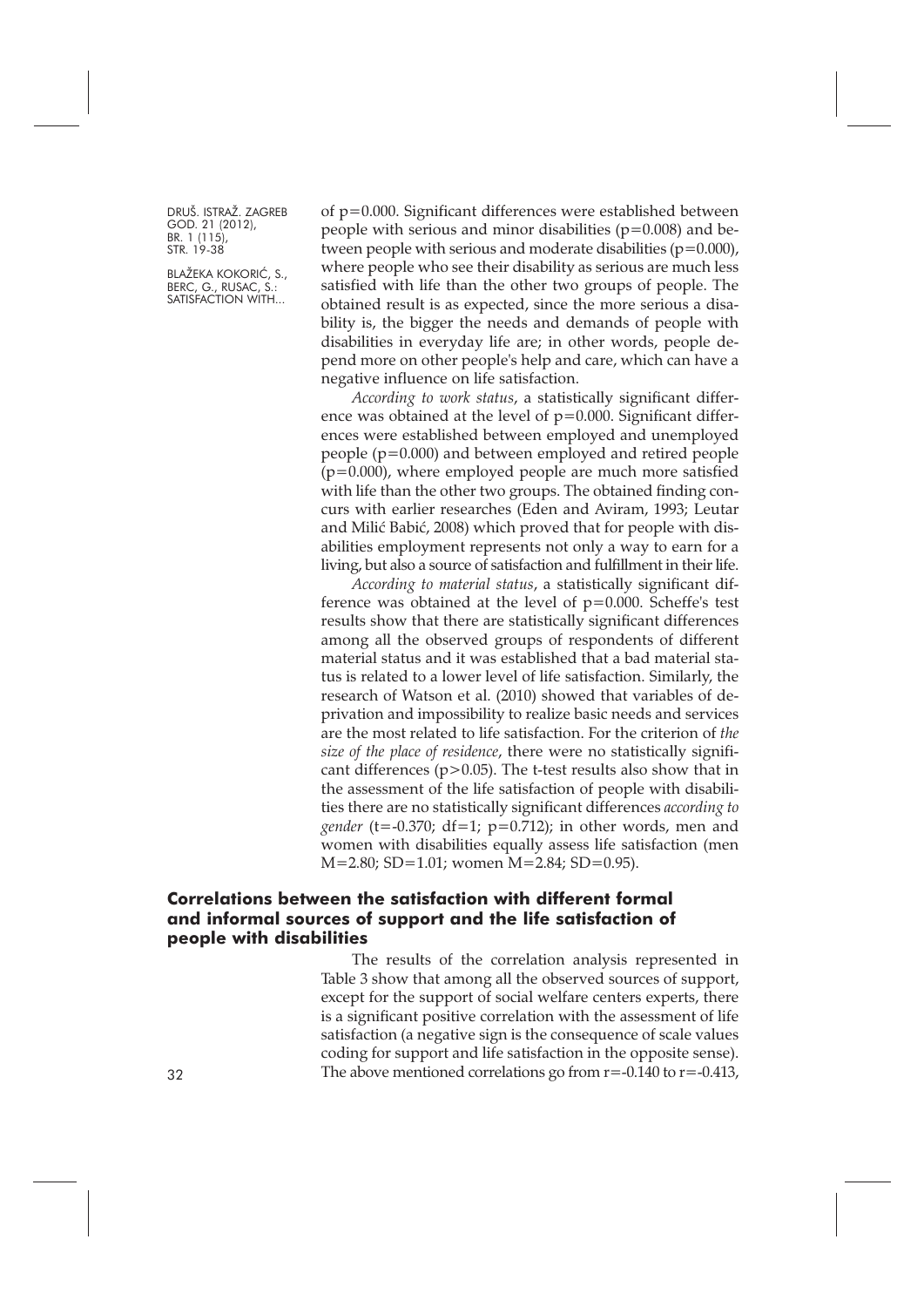| BR. 1 (115),<br>STR. 19-38<br>BLAŽEKA KOKORIĆ, S.,<br>BERC, G., RUSAC, S.:<br>SATISFACTION WITH         | tion analysis showed that the more people with disabilities<br>are satisfied with formal and informal sources of support, the<br>more they are satisfied with their life. Similar results on the<br>correlation between life satisfaction and social support are    |
|---------------------------------------------------------------------------------------------------------|---------------------------------------------------------------------------------------------------------------------------------------------------------------------------------------------------------------------------------------------------------------------|
|                                                                                                         | obtained by other studies as well. Newsom and Schulz (1996)<br>find that a smaller social support leads to a lower level of life<br>satisfaction, and Wang et al. (2002) state that there is a signi-<br>ficant correlation between life satisfaction among men and |
| $O$ TABLE 3<br>Correlations between<br>satisfaction with<br>sources of support and<br>life satisfaction | the support they receive from the family and others, and they<br>point out that a higher social support and a bigger number of<br>social contacts also influence a better assessment of life satis-<br>faction.                                                     |

| Correlations                              |            | Life satisfaction |     |  |  |  |
|-------------------------------------------|------------|-------------------|-----|--|--|--|
| Sources of support                        | r          | p                 | N   |  |  |  |
| Spouse                                    | $-0.249**$ | 0.001             | 164 |  |  |  |
| Parents                                   | $-0.228**$ | 0.000             | 223 |  |  |  |
| Children                                  | $-0.234**$ | 0.001             | 190 |  |  |  |
| Friends                                   | $-0.413**$ | 0.000             | 341 |  |  |  |
| Relatives                                 | $-0.282**$ | 0.000             | 343 |  |  |  |
| Neighbors                                 | $-0.300**$ | 0.000             | 348 |  |  |  |
| Health professionals                      | $-0.140**$ | 0.009             | 350 |  |  |  |
| School and preschool institutions experts | $-0.228**$ | 0.002             | 181 |  |  |  |
| Social welfare centers experts            | $-0.036$   | 0.511             | 331 |  |  |  |
| Church                                    | $-0.231**$ | 0.000             | 289 |  |  |  |
| Non-profit organizations                  | $-0.340**$ | 0.000             | 225 |  |  |  |
| Municipal authorities representatives     | $-0.236**$ | 0.000             | 270 |  |  |  |
| County authorities representatives        | $-0.203**$ | 0.001             | 243 |  |  |  |
| State authorities representatives         | $-0.146*$  | 0.023             | 242 |  |  |  |

## **CONCLUSION**

On the basis of the research results and by taking into account the research problems and hypotheses that were set up, we can conclude as follows:

1. There are significant differences in the satisfaction with sources of support and the life satisfaction of people with disabilities according to the following socio-demographic characteristics:

- In terms of the age structure of people with disabilities, it is established that middle aged adults are significantly less satisfied with parents' support compared to younger adults. People with disabilities in late adulthood express a lower level of life satisfaction than the other two groups and find the 33 support of county authorities the least available.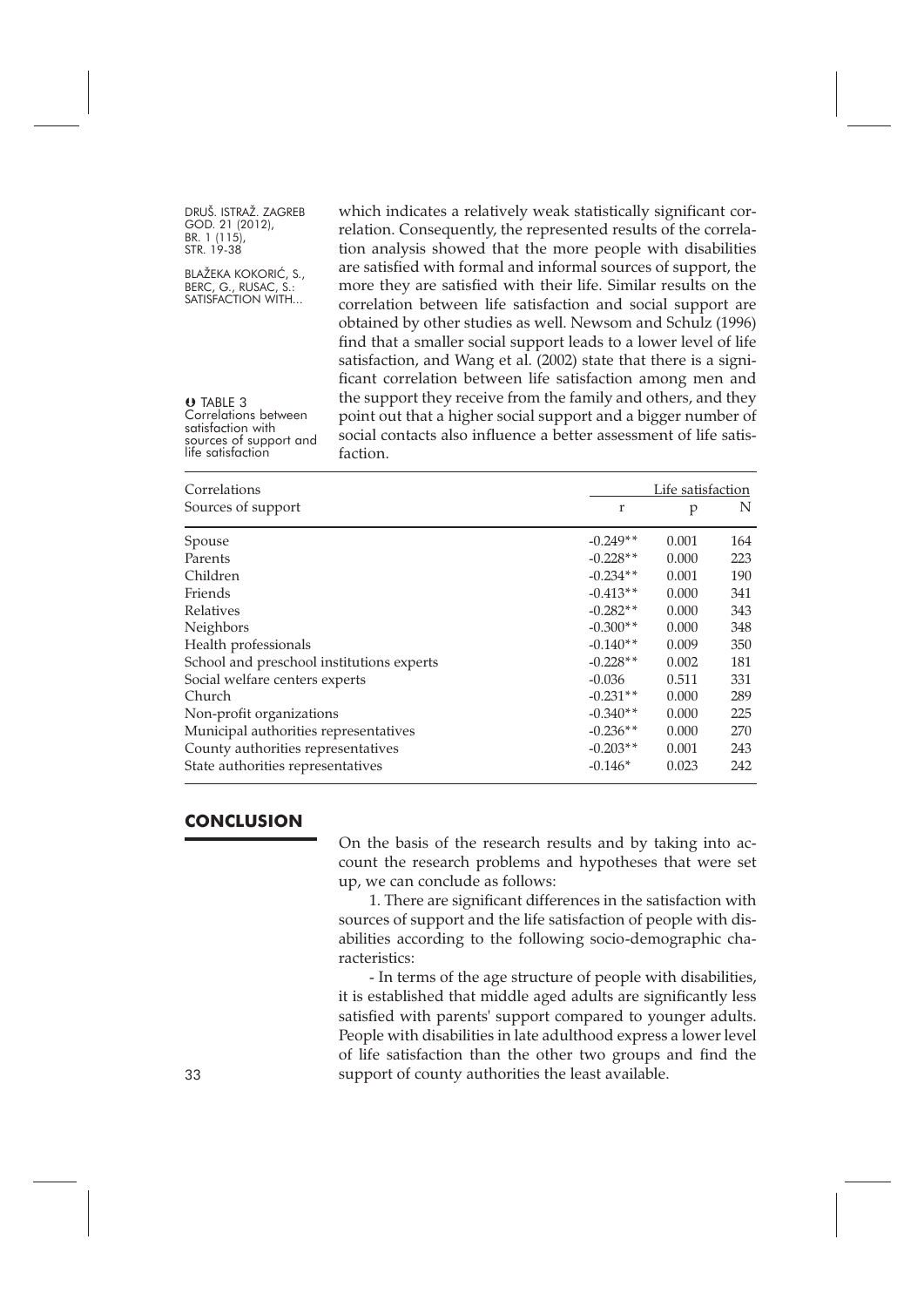BLAŽEKA KOKORIĆ, S., BERC, G., RUSAC, S. SATISFACTION WITH...

- In terms of the type of disability, it was established that people with multiple disabilities show a significantly lower level of satisfaction with friends' support than people with physical disabilities and hearing impairments. People with multiple disabilities are also significantly less satisfied with life than people with a physical or intellectual disability.

- In terms of the subjective assessment of severity of disability, it is established that people who consider their disability to be serious are the least satisfied with their life and significantly less satisfied with the support they receive from health professionals compared to people who consider their disability to be minor.

- Regarding work status, unemployed and retired people with disabilities express the least satisfaction with life and significantly less satisfaction with the support of relatives than employed people. Moreover, unemployed people with disabilities are significantly less satisfied with the spouse's support.

- According to the criterion of material status among people with disabilities, differences were established in the perception of satisfaction with support of relatives, friends, neighbors, the Church and municipal and county authorities' representatives. People with disabilities who find their material status bad are significantly less satisfied with all the stated sources of support. The criterion of material status proved to be significant in the assessment of life satisfaction, and it was determined that life satisfaction decreases with the decrease of material status.

- People with disabilities who live in cities are more satisfied with the support of relatives, neighbors and non-governmental sector, but the least satisfied with experts' support in school and preschool institutions.

2. There are different levels of significant correlations between life satisfaction and the satisfaction with formal and informal sources of social support among people with disabilities.

- It is established that among all the observed sources of support, except for the support of social welfare centers' experts, there is a significant but a relatively small positive correlation with the assessment of life satisfaction.

The results of this research represent a guideline for creators of social policy, as well as scientists and experts, regarding the need to make stronger formal support systems for people with disabilities, which did not appear to be satisfying. Problems of people with disabilities exist because of the social limitation and social evaluation of the situation, and not because of their difference (Not, 2008). Earlier researches conducted on the territory of Croatia were mostly done on occa-34 sional samples, so there is a need for a systematic research on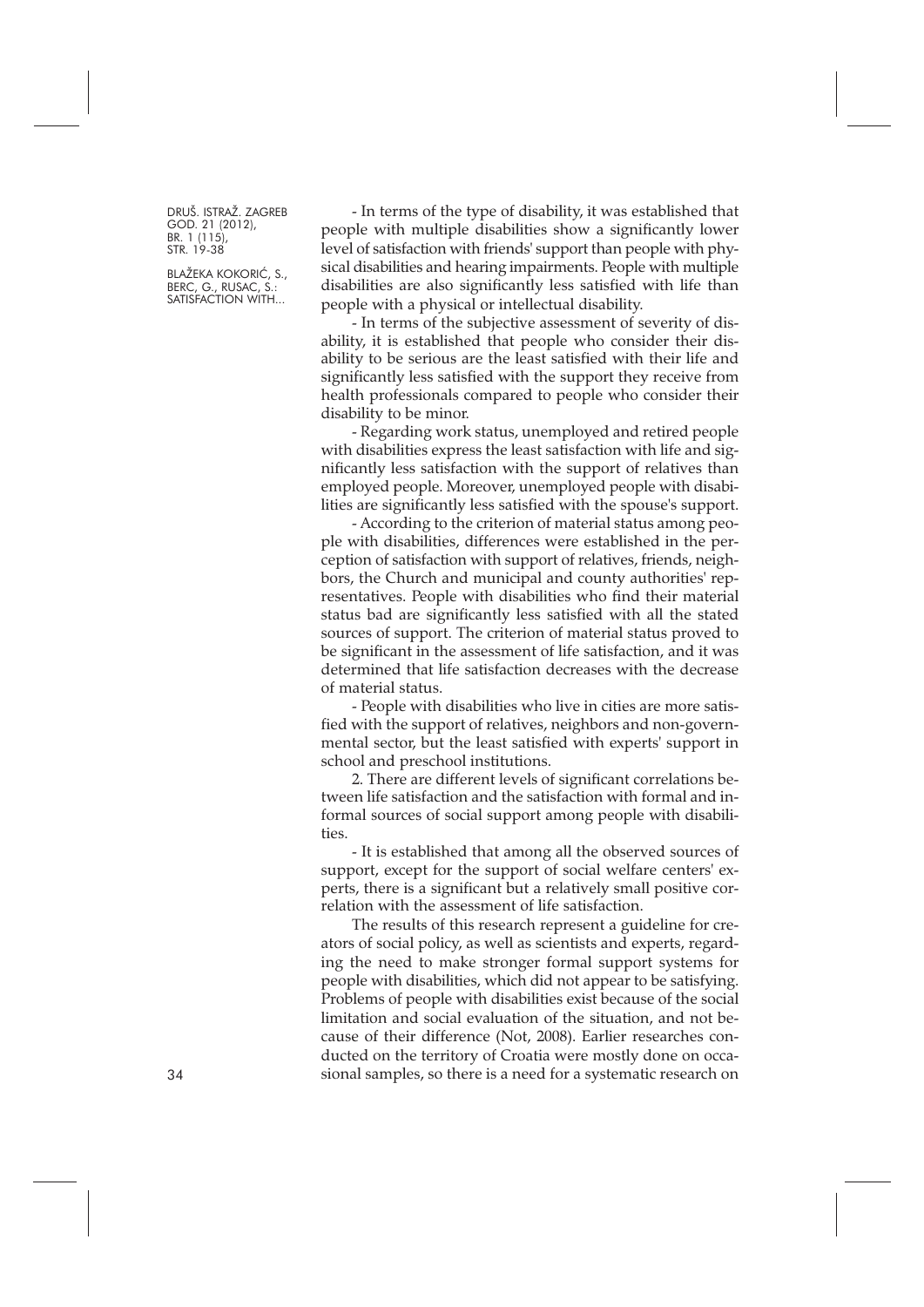BLAŽEKA KOKORIĆ, S., BERC, G., RUSAC, S. SATISFACTION WITH...

**NOTES**

a representative sample and longitudinal monitoring of people with disabilities for the purpose of efficient action and implementation of concrete measures and activities aimed at people with disabilities. In the context of people with disabilities and their families, future researches should include children's experiences and those of other members of family who need help and support, as well as a perspective of experts who provide services, in order to clearly define recommendations for the policy and practice.

<sup>1</sup> In the Republic of Croatia at the national level, there are 80 welfare centers with 27 branch offices (Government of the Republic of Croatia, 2011, 15).

2 According to the Regulations on the composition and work method of bodies for expert evaluation in the procedure of exercising social welfare rights and other rights by special regulations (*NN*, 64/02), a multiple disability means a combination of two or more disabilities (physical and/or mental).

<sup>3</sup> In the research the medical categorization of different type of disabilities was not used, but an opportunity was given to people with disabilities to express their subjective assessments of the severity of their disability. Through these subjective assessments of serious difficulties, which people with disabilities have in their everyday functioning considering the nature of their disability, the "client perspective" (Urbanc and Ajduković, 2010) was respected.

<sup>4</sup> The stated differences in frequencies for a particular source of support are the consequence of large differences in the proportion of respondents who chose the answer "not applicable" in the assessment of satisfaction with a particular source of social support. That kind of answer indicates that respondents had no experience with a particular source of support, and as such are not included in the further analysis.

#### **REFERENCES**

Allen, S. M., Ciambrone, D. and Welch, L. C. (2000), Stage of Life Course and Social Support as a Mediator of Mood State among Persons with Disability. *Journal of Aging and Health*, 12 (3): 318-341. [doi:10.](http://dx.doi.org/10.1177/089826430001200303) [1177/089826430001200303](http://dx.doi.org/10.1177/089826430001200303)

Barrera, M., Jr. (1986), Distinctions between Social Support Concepts, Measures, and Models. *American Journal of Community Psychology*, 14 (4): 413-445. [doi:10.1007/BF00922627](http://dx.doi.org/10.1007/BF00922627)

Bayley, D. and Gorančić-Lazetić, H. (eds.) (2006), *Neumreženi: Lica socijalne isključenosti u Hrvatskoj* (*Unplugged: Faces of Social Exclusion in Croatia*), Zagreb, UNDP, Hrvatska.

Benjak, T., Petreski, N. and Radošević, M. (2010), *Izvješće o osobama s invaliditetom u Republici Hrvatskoj* (*Report on Persons with Disabilities in the Republic of Croatia*), Zagreb, Hrvatski zavod za javno zdravstvo, Služba za epidemiologiju kroničnih masovnih bolesti. http://www.hzjz.hr/ 35 epidemiologija/kron\_mas/invalidi09.pdf (17. 7. 2010).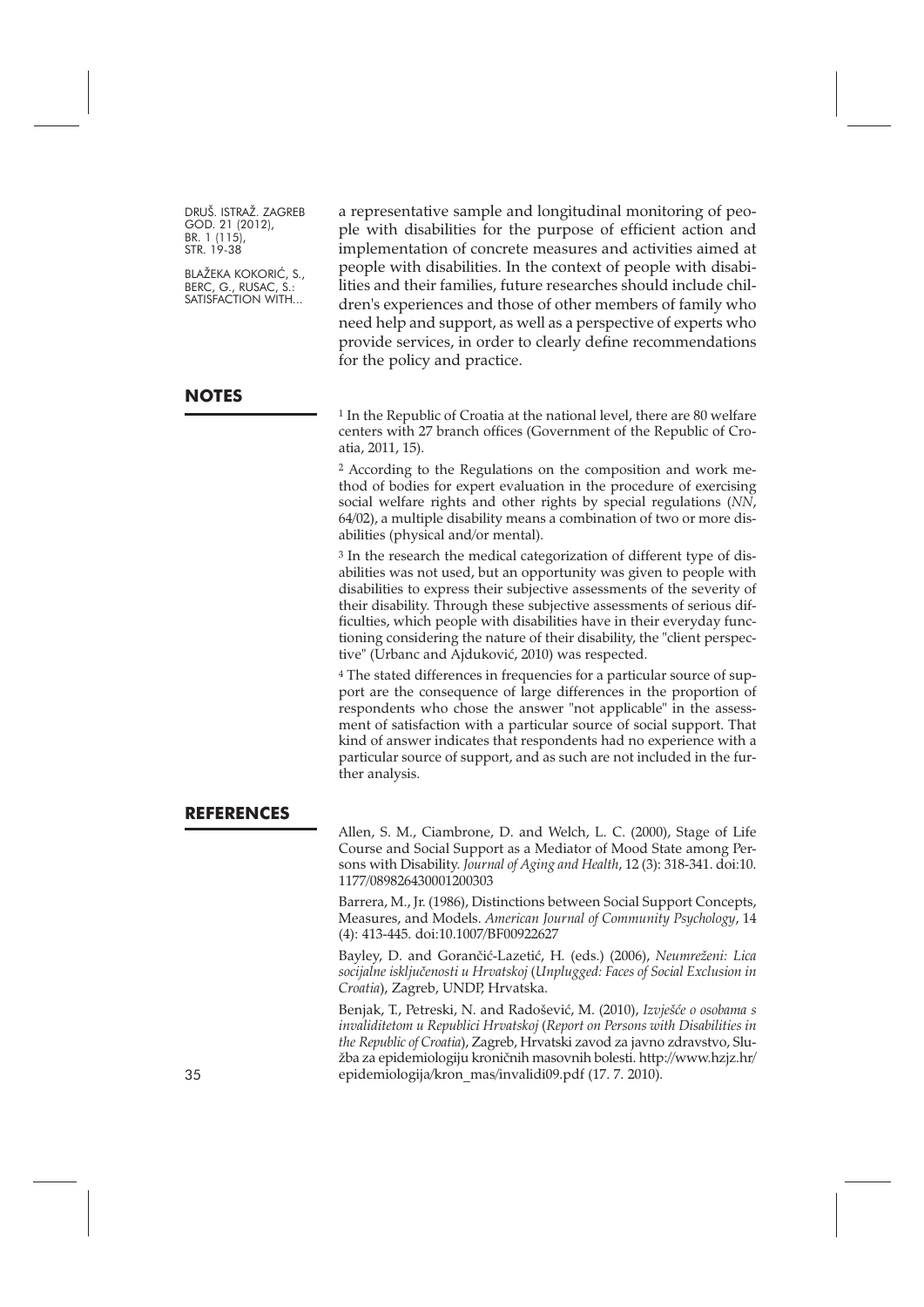BLAŽEKA KOKORIĆ, S., BERC, G., RUSAC, S. SATISFACTION WITH...

*Census of Population of the Republic of Croatia* (2001), Zagreb, Državni zavod za statistiku (Croatian Bureau of Statistics).

Chen, R. K. and Crewe, N. M. (2009), Life Satisfaction among People with Progressive Disabilities. *The Journal of Rehabilitation*, 4 (2). [http://](http://www.thefreelibrary.com/Life+satisfaction+among+people+with+progressive+disabilities.-a0200717519) [www.thefreelibrary.com/Life+satisfaction+among+people+with+](http://www.thefreelibrary.com/Life+satisfaction+among+people+with+progressive+disabilities.-a0200717519) [progressive+disabilities.-a0200717519](http://www.thefreelibrary.com/Life+satisfaction+among+people+with+progressive+disabilities.-a0200717519) (13. 7. 2010).

Eden, D. and Aviram, A. (1993), Self-Efficacy Training to Speed Reemployment: Helping People to Helping Themselves. *Journal of Applied Psychology*, 78 (3): 352-360. [doi:10.1037//0021-9010.78.3.352](http://dx.doi.org/10.1037//0021-9010.78.3.352)

Government of the Republic of Croatia (Vlada Republike Hrvatske) (2011), *Strategija razvoja sustava socijalne skrbi u Republici Hrvatskoj 2011. – 2016.* (*Strategy of Development of Social Welfare System in the Republic of Croatia 2011 – 2016*), Zagreb, Vlada Republike Hrvatske.

Hampton, N. Z. (2001), Disability Status, Perceived Health, Social Support, Self-Efficacy, and Quality of Life among People with Spinal Cord Injury in the People's Republic of China. *International Journal of Rehabilitation Research*, 24 (1): 69-71.

Janković, J. (2004), *Pristupanje obitelji – sustavni pristup* (*Approaching the Family – A Systematic Approach*), Zagreb, Alinea.

Kosor, J. (2006), *Akcijski plan Vijeća Europe za promicanje prava i potpunog sudjelovanja u društvu osoba s invaliditetom: poboljšanje kvalitete života osoba s invaliditetom u Europi: 2006. – 2015.* (*The Council of Europe Action Plan to Promote the Rights and Full Participation of People with Disabilities in Society: Improvement of Quality of Life of People with Disabilities in Europe: 2006 – 2015*), Zagreb, Povjerenstvo Vlade Republike Hrvatske i Ministarstvo obitelji, branitelja i međugeneracijske solidarnosti.

Leutar, Z. (2006), Osobe s invaliditetom i siromaštvo (Persons with Disability and Poverty). *Revija za socijalnu politiku*, 13 (3-4): 293-308. [doi:10.3935/rsp.v13i3.428](http://dx.doi.org/10.3935/rsp.v13i3.428)

Leutar, Z. and Milić Babić, M. (2006), *Behinderung und Armut Kroatien, Svjetska konferencija: A World Out of Balance – Working for a New Social Equilibrium*. IFSW World Conference, 30. 7. – 3. 8. 2006, Munchen.

Leutar, Z., Štambuk, A. and Rusac, S. (2007), Socijalna politika i kvaliteta života starijih osoba s tjelesnim invaliditetom (Social Policy and Quality of Life of Elderly Persons with Physical Disability). *Revija za socijalnu politiku*, 14 (3-4): 327-346. [doi:10.3935/rsp.v14i3.689](http://dx.doi.org/10.3935/rsp.v14i3.689)

Leutar, Z. and Štambuk, A. (2007), Invaliditet u obitelji i izvori podrške (Disability in the Family and Sources of Support). *Hrvatska revija za rehabilitacijska istraživanja*, 43 (1): 47-61.

Leutar, Z., Ogresta, J. and Milić Babić, M. (2008), *Obitelji osoba s invaliditetom i mreže podrške* (*Families of People with Disabilities and Networks of Support*), Zagreb, Sveučilište u Zagrebu, Pravni fakultet.

Leutar, Z. and Milić Babić, M. (2008), Pravo na rad i osobe s invaliditetom u Hrvatskoj (Right to Work and Disabled Persons in Croatia). *Sociologija i prostor*, 46, 180 (2): 161-186.

Marinić, M. and Brkljačić, T. (2008), Love Over Gold – The Correla-36 tion of Happiness Level with Some Life Satisfaction Factors between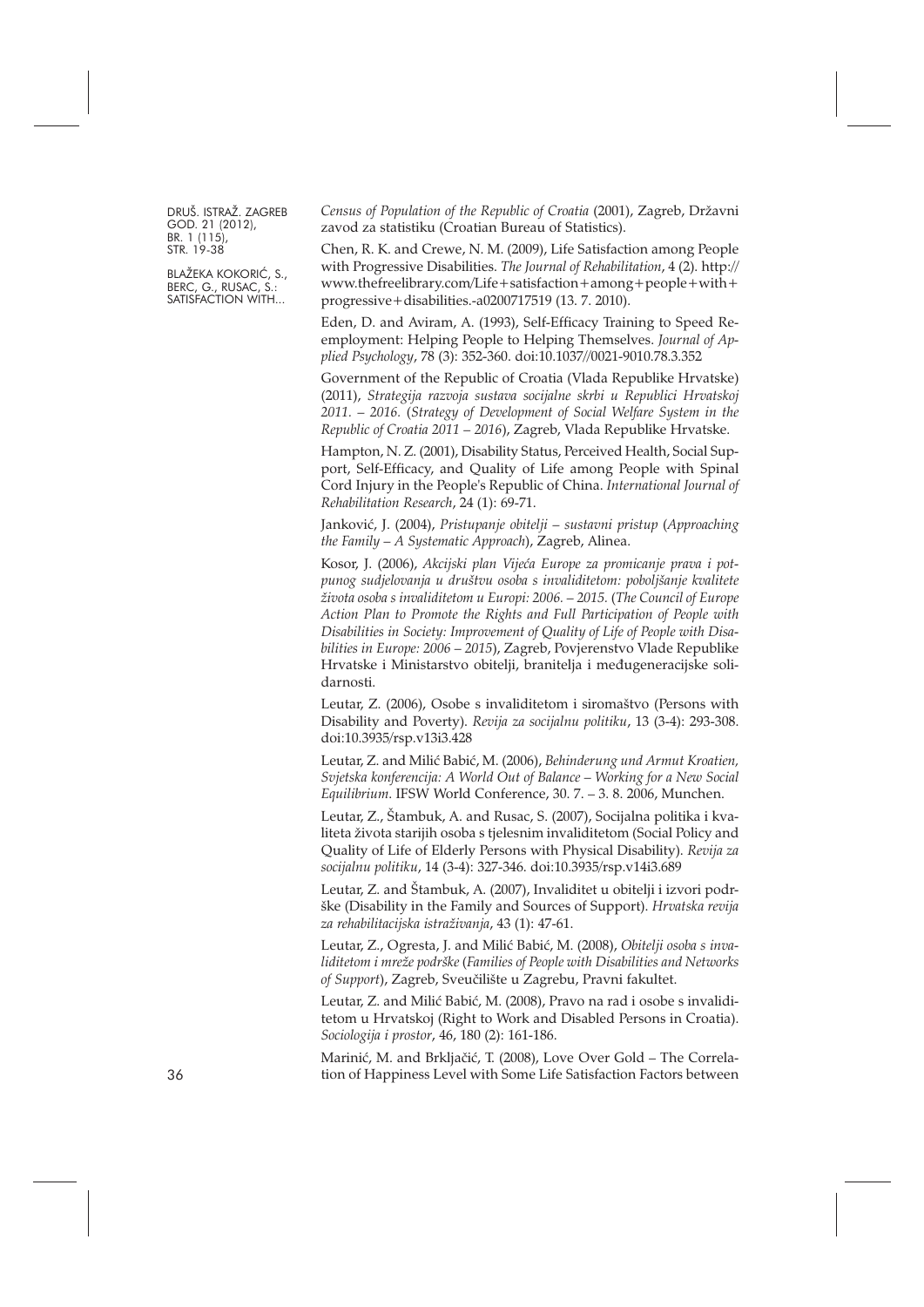BLAŽEKA KOKORIĆ, S., BERC, G., RUSAC, S. SATISFACTION WITH...

Persons with and Without Physical Disability. *Journal of Developmental and Physical Disabilities*, 20 (6): 527-540.

Newsom, J. T. and Schulz, R. (1996), Social Support as a Mediator in the Relation between Functional Status and Quality of Life in Older Adults. *Psychology and Aging*, 11 (1): 34-44. [doi:10.1037//0882-7974.11.1.34](http://dx.doi.org/10.1037//0882-7974.11.1.34)

Not, T. (2008), Mentalna retardacija: definicija, klasifikacija i suvremena podrška osobama s intelektualnim teškoćama (Mental Retardation: Definition, Classification and Contemporary Support for Persons with Intellectual Disabilities). *Nova prisutnost*, VI (3): 339-351.

Penezić, Z. (2006), Zadovoljstvo životom u adolescentnoj i odrasloj dobi (Life Satisfaction at Adolescence and Adulthood). *Društvena istraživanja*, 15 (4-5): 643-669.

Petrak, O., Despot Lučanin, J. and Lučanin, D. (2006), Kvaliteta starenja – neka obilježja starijeg stanovništva Istre i usporedba s drugim područjima Hrvatske (Quality of Ageing – Some Characteristics of the Elderly Population of Istria and the Comparison with Other Regions of Croatia). *Revija za socijalnu politiku*, 13 (1): 37-51.

Regulations on the Composition and Work Method of Bodies for Expert Evaluation in the Procedure of Exercising Social Welfare Rights and Other Rights by Special Regulations (Pravilnik o sastavu i načinu rada tijela vještačenja u postupku ostvarivanja prava iz socijalne skrbi i drugih prava po posebnim propisima), *Official Gazette* (*Narodne novine*), 64/02.

Sarason, B. R., Shearin, E. N., Pierce, G. R. and Sarason, I. G. (1987), Interrelations of Social Support Measures: Theoretical and Practical Implications. *Journal of Personality and Social Psychology*, 52 (4): 813-832. [doi:10.1037//0022-3514.52.4.813](http://dx.doi.org/10.1037//0022-3514.52.4.813)

Urbanc, K. (2005), Medicinski, socijalni ili neomedicinski pristup skrbi za osobe s invaliditetom (Medical, Social or Neomedical Approach to the Care for the Disabled). *Ljetopis socijalnog rada*, 12 (2): 321-332.

Urbanc, K. and Ajduković, M. (2010), Novi modeli rada centara za socijalnu skrb: izazovi i preporuke (New Models of Social Care Centres: Challenges and Recommendations). *Ljetopis socijalnog rada*, 17 (3): 353-389.

Verbrugge, L. M. and Yang, L. (2002), Aging with Disability and Disability with Aging. *Journal of Disability Policy Studies*, 12 (4): 253-267. [doi:10.1177/104420730201200405](http://dx.doi.org/10.1177/104420730201200405)

Wang, C. W., Iwaya, T., Kumano, H., Suzukamo, Y., Tobimatsu, Y. and Fukudo, S. (2002), Relationship of Health Status and Social Support to the Life Satisfaction of Older Adults. *The Tohoku Journal of Experimental Medicine*, 198: 141-149. [doi:10.1620/tjem.198.141](http://dx.doi.org/10.1620/tjem.198.141)

Watson, D., Pichler, F. and Wallace, C. (2010), *Second European Quality of Life Survey: Subjective Well-Being in Europe*. [http://www.eurofound.](http://www.eurofound.europa.eu/publications/htmlfiles/ef09108.htm) [europa.eu/publications/htmlfiles/ef09108.htm](http://www.eurofound.europa.eu/publications/htmlfiles/ef09108.htm) (17. 6. 2010).